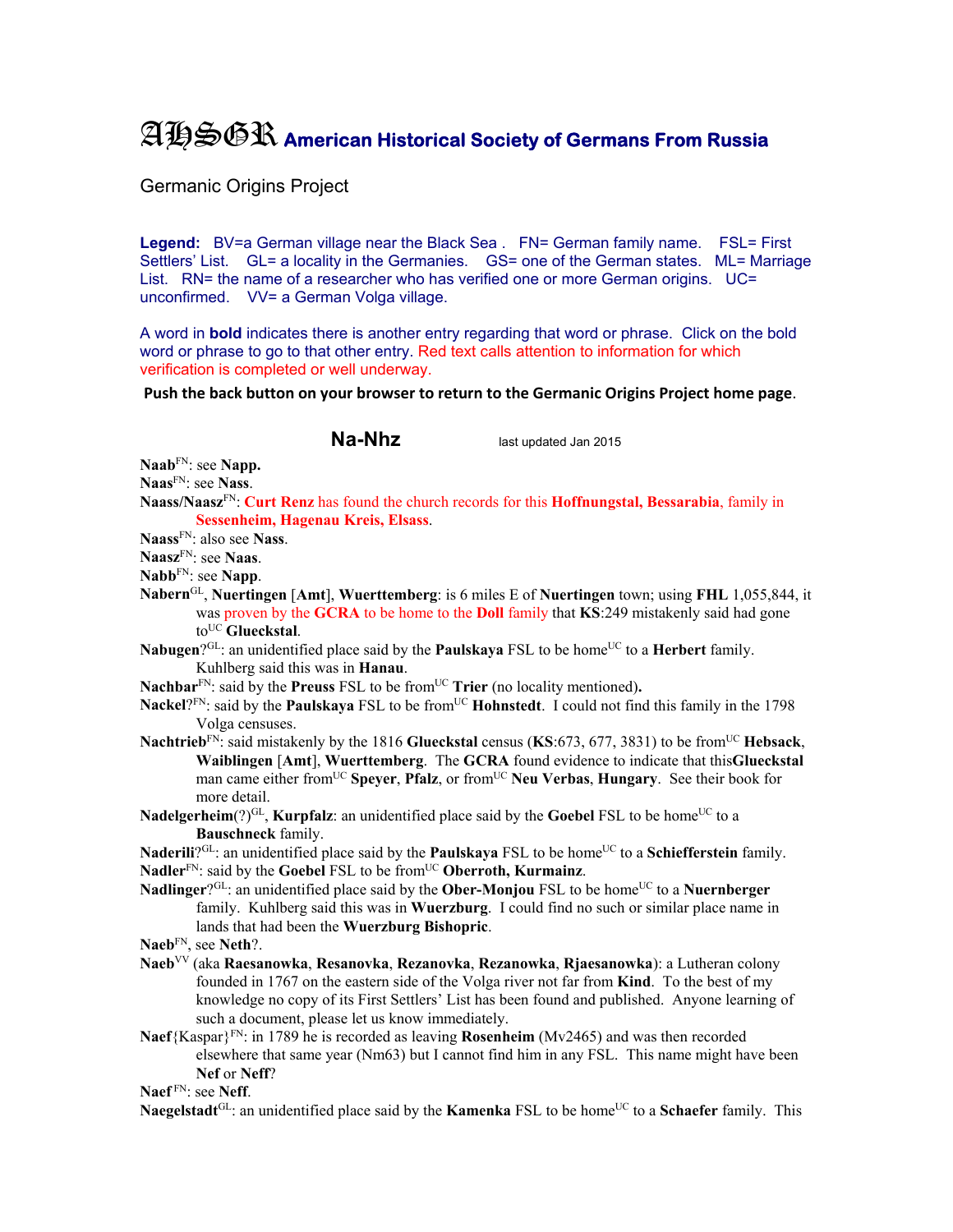might be Naeglstedt, **Thueringen**, some 16 miles NW of **Erfurt**.

- **Naehermemmingen**, **Noerdlingen Imperial City**: is just E of **Noerdlingen** city, and in the 1760s Naehermemmingen was part of the country called **Noerdlingen Imperial City**, not part of the **Wuerttemberg Duchy**, although there were Wuerttemberg lands around Heidenheim, some 16 miles to the SW.
- **Naehermemmingen?, Herzogtum Wuerttemberg**[sic?]: said by the **Rosenheim** FSL to be home<sup>UC</sup> to a **Ziller** family. See the previous entry.
- **Naehermemmingen**?, **Wuerttemberg** [**Duchy**]: said [perhaps by mistake, see the 2nd previous entry] by the **Reinwald** FSL  $#17$  to be home<sup>UC</sup> to frau **Berger**; she had previously been married to **Reimer**{J.Conrad} and to **Brunner**{Georg} in colonies in the **Schleswig Royal Duchy** (**EEE** pp.557 and 364, see those for more detail).
- Naft<sup>FN</sup>: said by the **Kratzke** FSL to be from<sup>UC</sup> **Segeberg**, **Daenemark.**
- **Nafts**{H.Philipp}: married **Kayser**{A.Maria} in **Buedingen** 4 March 1766, he said to be home<sup>UC</sup> **Gelnhausen** (**Mai&Marquardt**#364). **KS**147 says he left **Gelnhausen**. On 4 July 1766 {Philipp & Anna} and broether-in-law {Lorenz} arrived in **Russia**, he said to be home<sup>UC</sup> **Isenburg** (**Kulberg**#1859). Not found in **T**. By 1775 they had settled at **Beideck** #59. In 1798 they were still in **Beideck** (**Mai1798**:Bd59).
- **Nafts**FN{Conrad}: said by the **Doenhof** FSL 76b son of the former {Philipp} living in the household of **Reil**{Margaretha} and said to be from<sup>UC</sup> Gelnhausen (no locality mentioned).
- **Nafzger**FN: the **GCRA** found the home of frau **Deuring** (nee **Nafzger**) of **Kassel** to be **Oberstenfeld**, **Marbach** [**Amt**], **Wuerttemberg**. See their book for detail.
- **Nagel**FN: said by the **Bergdorf** 1816 census (**KS**:661, 383) to have been from **Ilvesheim**, **Mannheim**  [**Amt**], **Baden**. The **GCRA** believes that the family lived here for a time but using **FHL**(1,457,456) has proven that Herr Nagel was born in **Kirchentellinsfurt**, **Tuebingen** [**Amt**], **Wuerttemberg**; they also found that the family was in S. Prussia before coming to **Bergdorf**. See their book for more detail.
- **Nagel**FN{Konrad}: **KS**147 says {J.Konrad} left **Lorbach** near **Buedingen**. On 4 July 1766 {Conrad}, wife {Anna} and two children had arrived in **Russia**, he said to be from **Isenburg (Kulberg**1748). Not found in **T**. By 27 July 1767 {Konrad}, wife {A.Margaretha}, 2 children and a cousin {A.Margaretha} had settled at **Galka** FSL #50, he said to be fromUC **Horbach**, **Isenburg**. For 1798 see **Mai1798**:Gk63.
- **Nagel**FN: proven by Curt Renz to be from **Ilvesheim**, **Mannheim Amt**, **Baden** and **Kirchentellinsfurt**, **Tuebingen Oberamt**, **Wuerttemberg** before settling in **Hoffnungstal, Bessarabia**.
- **Nagel**<sup>FN</sup>{Anna}: the wife of **Kaltner**{Christoph} said by the **Katharinenstadt** FSL #58 to be from<sup>UC</sup> **Muenster, Ulden**.
- **Nagel**<sup>FN</sup>{Jacob}: said by the **Norka** FSL #182 to be from<sup>UC</sup> **Isenburg** (no locality mentioned). For 1798 see **Mai1798**:Nr149, 75, 1, 110, 124, and 177.
- **Nagel**<sup>FN</sup>{Franz}: said by the **Schaefer** FSL #43 to be from<sup>UC</sup> **Frankenstein**, **Schlesien**; frau **Nagel** said to be from<sup>UC</sup> **Winzerhausen**?, **Wuerttemberg**[sic?]. They surely died prior to the 1798 Volga censuses.
- **Nagel**{A.Maria}: married **Reich**{J.Adam} in **Luebeck** 13 June 1766 (**Mai&Marquardt**#82 & **KS**149). On 31 July 1766 {Adam & Anna} with one child arrived in **Russia**, he said to be from **Darmstadt** (**Kulberg**#2893). Not found in any later source.
- **Nagel**{H.Jakob}: **KS**147 says he left **Calbach** near **Buedingen**. No further information found.
- **Nagel**{Jacob}: with wife {Catharina} and sons {Johann age 19, Johannes 17 and Sebastian 15} he arrived in **Russia** 29 Aug 1766, said to be from **Isenburg** (**Kulberg**3648). No further information.  ${Jacobi}$ ,  ${Catharina}$ , and son  ${Sebastian}$  seem to be seem to be ancestors #136, #137, and #68 of Dick Kraus.
- **Nagel**{J.Peter}: of **Orleshausen** and wife {M.Magdalena} were parents of {M.Margaretha} baptized 30 April 1766 in **Buedingen** (**Mai&Marquardt**#1206a).

**Nagel**{Mar.Margaretha}: wife of {Heinrich Christian} brother of {J.Peter} of **Orleshausen** was godmother at the 30 April 1766 **Buedingen** baptism of {M.Margaretha} daughter of {J.Peter} (**Mai&Marquardt**#1206a).

**Nagel**FN: this family name was found recorded in **Schotten** parish records for many generations prior to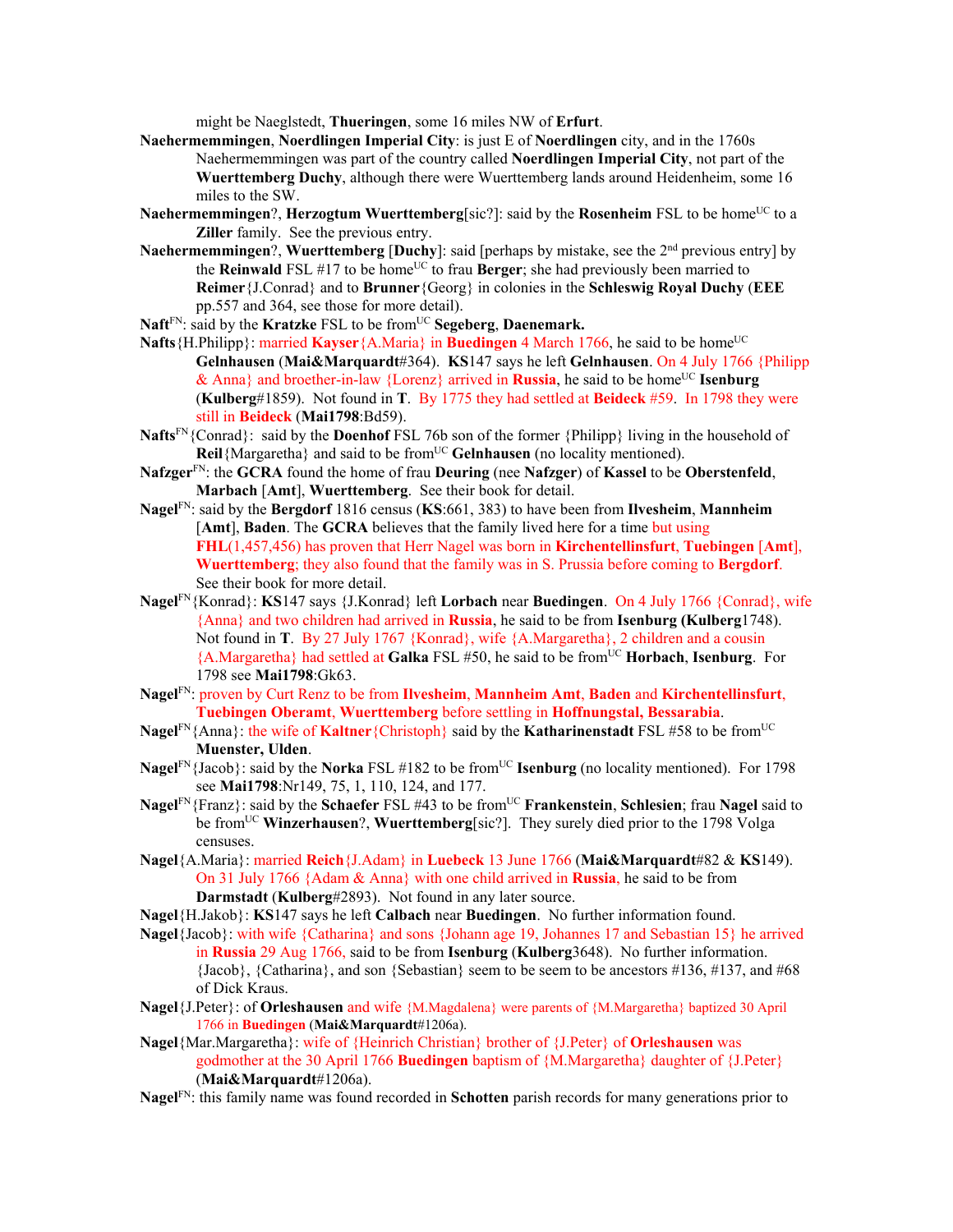1767; see **Flegel** trip.

**Nagelschmidt** FN: said by the 1798 **Norka** census to be faru **Vogel**'s maiden name (**Mai1798**:Nr31.

- **Nagengart**?{Magdalena}FN: she is in the **Obermonjou** FSL (om#7) as frau **Silberhorn**. In 1776 she is recorded as the widow **Silberngon** (nee **Farenies**) on her way to **Kaneau** to marry **Stupp** (Mv2941)! Perhaps this wedding never came off – **Stupp** is still alive in Kaneau with a different wife in 1798 (**Mai1798**:Kn11). Later she married a **Schreitmueller** and was in **Schaefer** which she left in 1797 to marry in **Obermonjou** (**Mai1798**:Mv2531). In 1798 she was frau **Riesch** back in **Obermonjou** where her maiden name Nagengart is revealed (**Mai1798**:Om36). Can this all be the same woman??!!
- **Nagler**FN: said by the Kromm version of the **Jagodnaja Poljana** FSL to be have come fromUC **Zeulenroda, Reuss Barony** later than the first settlers (p.137). Not found in the **Pleve** version or in any later source.
- **Nagold** GL**:** in **Wuerttemberg,** some 27 miles SW of **Stuttgart.** Of its families: **Steimle/Steinle** went to Russia in 1811; **Benz** went to the **Caucasus** after 1811; **Koch** went to the **Caucasus** and **Spoehr** went to Russia in 1817; **Vischer**?/**Gaenslin**? went to the **Caucasus**; **Reich** went to **Grossliebenthal**, Russia; **Koch** went to **Bessarabia** in 1845; **Hemminger** went to **Kassel** before 1816. This information was found by **Jerry Frank** in the Nagold Ortssippenbuch.
- **Nahlsen**: go to **Nehlsen**.
- **Nailos**(?)GL: see **Nauleis**.
- **Nailosa**GL: see **Nauleis**.
- **Nanenburg**?: an unidentified place said by Recruiter Beauregard's list to have been home<sup>UC</sup> to the widow **Maertensheim**{Katharina} (**Lk**68).
- **Nannhausen**<sup>GL</sup>: an unidentified place said by the **Kano** FSL to be home<sup>UC</sup> to **Bock** and **Lotz**{J.Georg} families. Kuhlberg said this was in **Hessen**.
- **Nans**, **Frankreich**: an unidentified place said by the **Franzosen** FSL to be home<sup>UC</sup> to a Genie family. There at least 3 Nans in France.
- **Nansy**GL, **Lothringen**: is 72 miles WNW of **Strasbourg** city, and said by the **Brabander** FSL to be home<sup>UC</sup> to a **Bontemps** family.
- **Napert**FN: this family name was found recorded in **Winterhausen** marriage records 1760-1769; see **Flegel** trip.
- **Napp**<sup>FN</sup>: said by the **Schuck** FSL to be from<sup>UC</sup> **Wistein**?, [**Kur-**]**Mainz.** Spelled Nabb in 1798 (**Mai1798**:Su31, Rt15 and 22).
- **Narich, Choren, France:** an unidentified place said to be home<sup>UC</sup> to B**ernhard/Bernhardt**{Claudius/Nicolaus} as listed in the **Frank** FSL (#39).
- Narva, Livland, [Russia]: said by the Urbach FSL to be home<sup>UC</sup> to frau Totei. Said by KS128 to be home to **Forsmann**{Johann}.
- **Nasku**?, **Daenemark** [**Kingdom**]: an unidentified place said by the **Schaefer** FSL to be home<sup>UC</sup> to Herr **Larsen**.
- **Nasnitz**(?)<sup>GL</sup>:an unidentified place said by the **Katharinenstadt** FSL to be home<sup>UC</sup> to a **Schoenebeck** and possibly a **Heider** family. There is a small place by this name in **Bavaria**, and there was a family von **Nostitz** who evidently owned **Reineck**.
- **Nass** FN: listed in the 1816 **Bergdorf** census and said by **KS**:383 to have been from<sup>UC</sup> Neuheusel, Bischweiler [Amt], Elsass and from<sup>UC</sup> Gruenbach, Goeppingen [Amt], Wuerttemberg. However, using **FHL**(1,055,978) his origin was proven by the **GCRA** to be in **Sessenheim**, **Bishweiler** [**Amt**], **Elsass**, probably having been in S. Prussia for a while along the way. See the **GCRA** book for more detail. Also spelled **Naass**, and **Naas**.
- **Nassau**GS this of course could have referred to the town which is in **Rhineland-Palatinate**, some 25 miles NW of **Wiesbaden**, but much more likely Nassau in the FSLs refers to one of the several Nassau countries which existed in 1760's. None of the following references mention any locality or give any indication as to which country is meant: Said by the **Belowescher Kolonien** FSL to be homeUC to **Ehrenberg**, **Krieger/Krueger**, **Lukart**, **Oldenberger**, **Pimmel**, and **Sehl/Sell**  families. Said by the **Boregard** FSL to be home<sup>UC</sup> to a **Rehl/Riel** family. Said by Kuhlberg to be home<sup>UC</sup> to the **Just** family that first settled in **Kano**. Said by the **Kano** FSL to be home<sup>UC</sup> to a **Varth** family. Said by the **Neidermonjou** FSL to be home<sup>UC</sup> to a **Sibelius** and possibly to a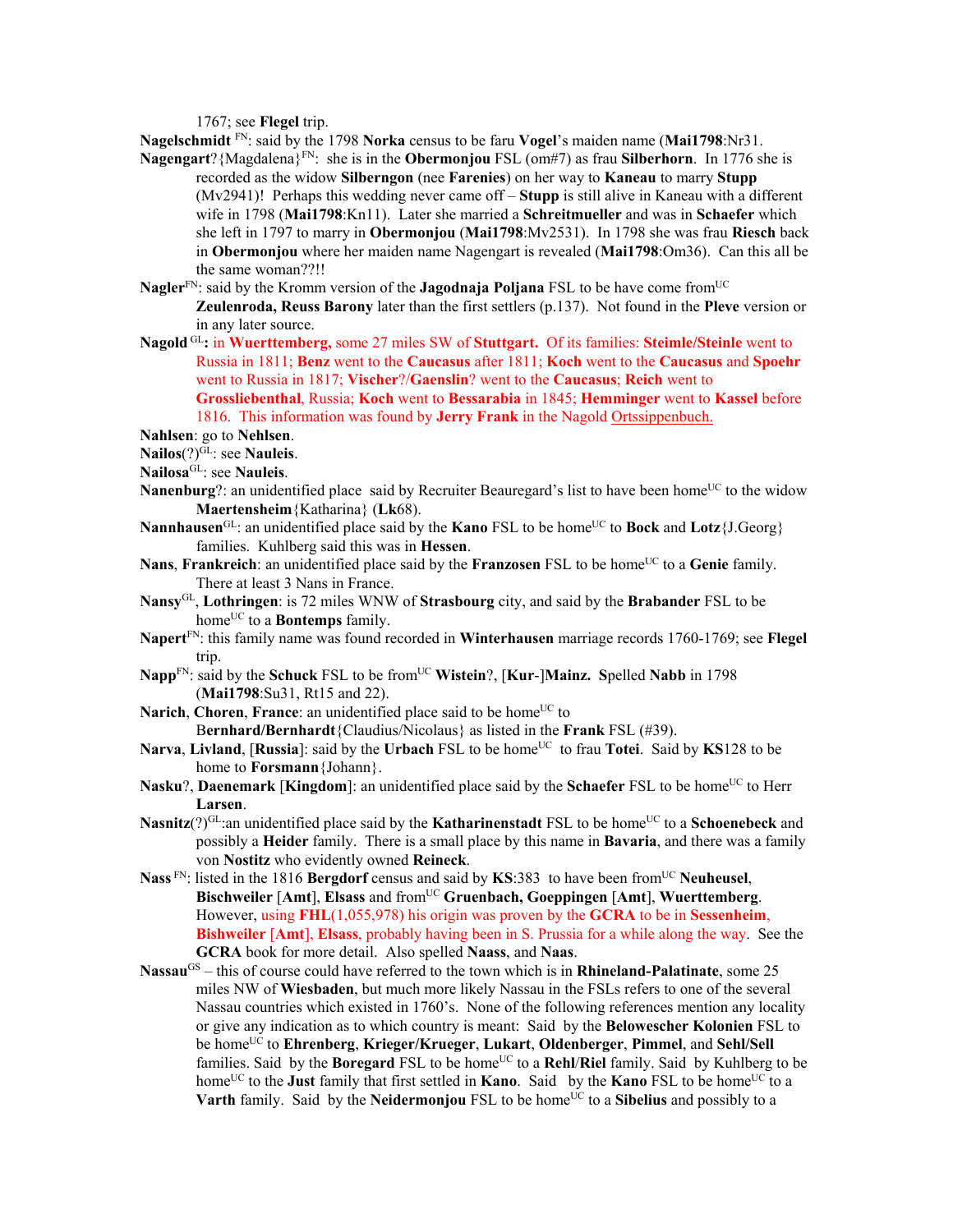**Sprecht** family. Said by the **Ober-Monjou** FSL to be home<sup>UC</sup> to a **Wilhelm** family and possibly to an **Esslauer** orphan girl. Said by the **Orlovskaya** FSL to be home<sup>UC</sup> to an **Geidereich** family and possibly to a **Kegler** family. Said by the **Preuss** FSL to be home<sup>UC</sup> to a **Becker** family. Said by the **Schoenchen** FSL to be home<sup>UC</sup> to a **Wittrich**? family. Said by the **Warenburg** FSL to be home<sup>UC</sup> to a **Goebel** family.

- **Nassau Condominum**GS: this country seated in Nassau town was in two parts: the larger was mostly N and S of the town, and the smaller surrounded the town of Kirberg some 25 km to the E of Nassau town. The Condo was jointly administered by two Principalities: **Nassau-Dillenburg** and **Nassau-Usingen**.
- **Nassau-Dillenburg Principality**GS: held territory around Dillenburg city, the bulk being to the SW and S of the city; just south of **Nassau-Dillenburg Principality**.
- **Nassau-Idstein** [County]<sup>GS:</sup> said (no locality mentioned) by the **Laub** FSL to be home<sup>UC</sup> to a **Schumann** family. As of 1668 this county had been absorbed within the **Nassau-Usingen Principality**, so this may be a reference to the city of Idstein itself?
- **Nassau-Saarbruecken**GS: in the 1760's it was a County in what is now the Saar state. Its lands were extensive, mostly N and E of **Saarbruecken** city which is some 67 miles WSW of **Mannheim** city. Said (no locality mentioned) by **Kulberg** to be home<sup>UC</sup> to the following families: Said (no locality mentioned) by the **Moor** FSL to be home<sup>UC</sup> to **Kesten/***Kist*{Heinrich+w+3kids}4 and **Weldi**{Valentin single}5. Said (no locality mentioned) by the **Moor** FSL to be home<sup>UC</sup> to a **Schierat** family

**Nasen** FN: see **Niesin**.

- **Nassau-Siegen**? [**Principality**] GS: held territory mostly to the NW to E of **Siegen** city and N of **Nassau-Dillenburg Principality**. Said (no locality mentioned) by the **Neidermonjou** FSL to be home<sup>UC</sup> to a **Pauly** orphan girl and a **Schreng** widow.
- Nassau-Usingen [Principality]<sup>GS</sup>: was one of the Nassau countries to the north of Frankfurt-am-Main, this one seated in the town of **Usingen**. Said (no locality mentioned) by the **Boregard** FSL to be home<sup>UC</sup> to a **Gottkan**? family. Said (no locality mentioned) by the **Kano** FSL to be home<sup>UC</sup> to **Boehm**, **Gette**[**Kehm**???], **Sauer**, and **Schwenk** families. Said by the **Katharinenstadt** FSL to be home<sup>UC</sup> to **Eberhardt**, **Meier**, **Sabelfeld**, and possibly **Geiss** families. None of these references mentoned a locality. Said by the **Neidermonjou** FSL to be home<sup>UC</sup> to a **Boehm** and to a Stuertz {Elisabeth} widow. Said by the **Paulskaya** FSL to be home<sup>UC</sup> to a Muf? family. Said by the **Warenburg** FSL to be home<sup>UC</sup> to **Schaefer**{J.Georg}.
- **Nassau-Weilburg [Principality**]<sup>GS</sup>: a Duchy member of the Bench of the Secular Princes, Upper Rhenish Circle. None of these references mentioned a locality. Said by the **Katharinenstadt** FSL to be home<sup>UC</sup> to a **Peters** family. Said by the **Warenburg** FSL to be home<sup>UC</sup> to a **Mosel** family.
- **Nassgut**?, **Bamberg** [Bishopric]: an unidentified place said by the **Hoelzel** FSL to be home<sup>UC</sup> to a **Hagen**{Heinrich}/**Haagen** family.
- **Nasuendorff**{Albertina}: was wife of **Reincke**{Andreas} at the baptism of their son {J.Hinrich} in **Luebeck** 5 June 1766 (**Mai&Marquardt**#1298). Arrived in **Russia** with husband and one daughter 8 Aug 1766 (**Kulberg**4311). Later in 1766 in **Oranienbaum** this couple took transport to the **Volga** but both reportedly died enroute (**T**4045-4046).
- Nau<sup>FN</sup>: said by the **Fischer** FSL to be from<sup>UC</sup> Kisi<sup>?</sup>, Darmstadt. I could not find this family in the 1798 censuses.
- Nau<sup>FN</sup>: said by the **Paulskaya** FSL to be from<sup>UC</sup> **Morsbach**?.
- **Nau**FN{Johannes/Johann}: on 4 July 1766 {Johann} and wife {Julianna} with 14 year old son [sic.] {Heinrich} arrived in **Russia**, {Johann} said to be from **Mainz** (**Kulberg**#2028). Not found in **T**. By 15 July 1767 {Johannes & Julianna} with {Heinrich} a 13 year old Catholic stepson had settled at **Preuss** FSL #105 & 105a, **Nau** said to be fromUC **Rosdorf**, **Kurmainz**. Not yet identified in **Mai1798**.
- Nau <sup>GL</sup>: an unidentified place said to be where **Grauel**{Katharina} was born.
- **Nauendorff**{Albertina}: and **Reincke**{Andreas}, their son **Reincke**{J.Hinrich} was baptized 5 June 1766 in **Luebeck** (**Mai&Marquardt**#1298).
- **Naugen**?GL: an unidentified place said by the **Ernestinendorf** FSL to be home<sup>UC</sup> to a **Philipp**{Christian} family. Kuhlberg said this was in **Hanau**. This could have been **Nauheim**, **Hanau County**, nka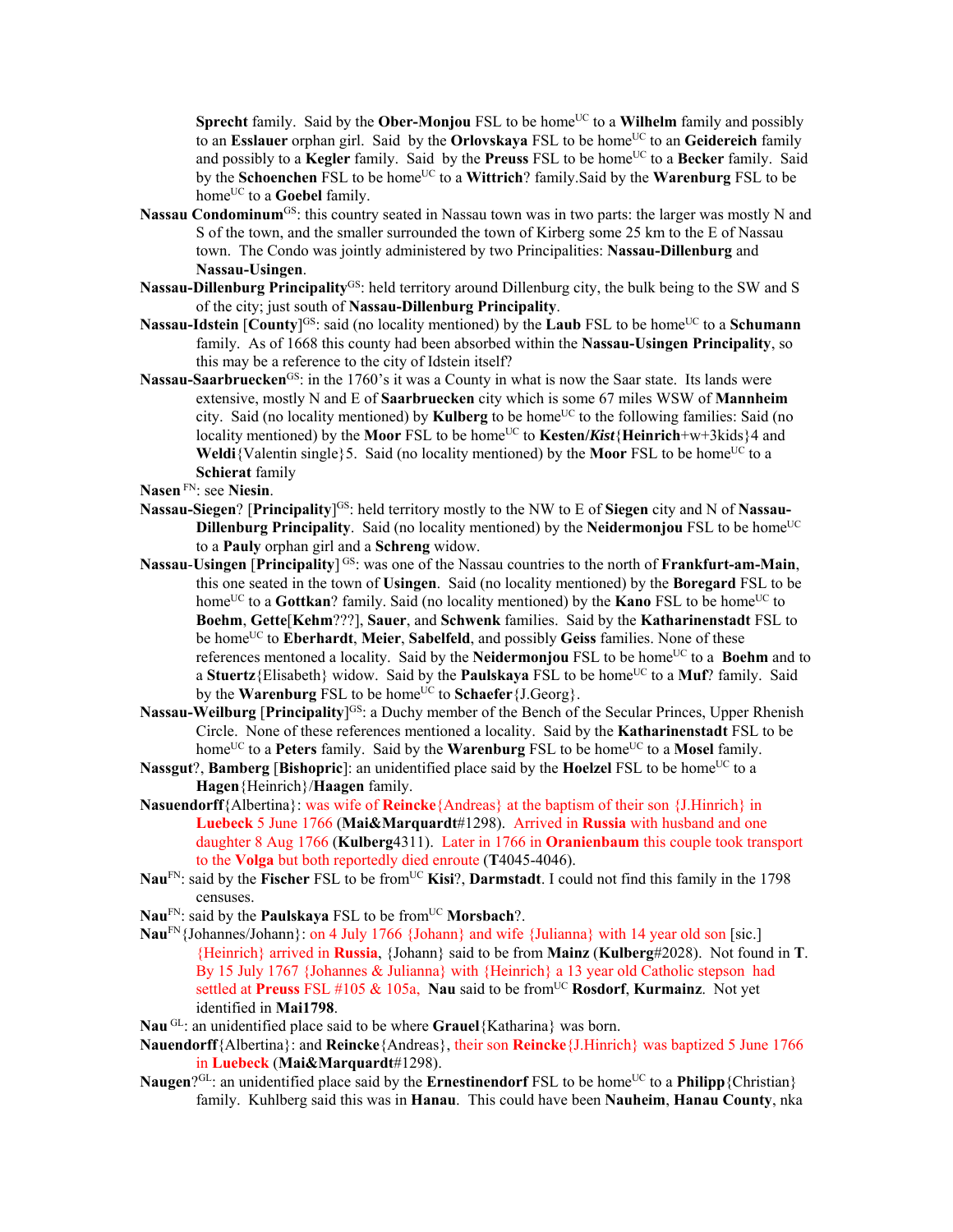**Bad Nauheim**, 2 miles N of **Freidberg** city.

**Nauheim**FN: see **Neuheim**.

- **Nauheim**<sup>GL</sup>, **Hanau** [**County**]: said by the **Warenburg** FSL to be home<sup>UC</sup> to a **Franz** family. See next entry.
- **Nauheim**, **Hanau County**, nka **Bad Nauheim**, 2 miles N of **Freidberg** city.
- Nauheim, Kirberg: is some 4 km to the NW of Kirberg town and was said to be home<sup>UC</sup> to **Sorg**{Ilmerhanss} who married **von Seelbach**{Maria} in **Friedberg** 22 April 1766 (**Mai&Marquardt**#328). This apparently is the same place as the next entry.
- **Nauheim, Nassau-Usingen** [**Principality**]: said by the **Straub** FSL to be home<sup>UC</sup> to **Hartwig** and **Winter** families, and possibly a **Wollmann** family. This seems to have been the Nauheim that is 28 km W of **Usingen** city and was then within a condominium with part **Nassau-Usingen** control and part control by either **Kurtrier** or **Diez County**.
- **Naujan, Frankreich**: an unidentified place said by the **Franzosen** FSL to be home<sup>UC</sup> to a **Grapeau** family.
- **Nauleis**(?)/**Nailos**(?)<sup>GL</sup>, **Wittenberg**: said by the **Kratzke** FSL to be home<sup>UC</sup> to a **Bender** family. A circa 1769 document secured by Chris Walker in 2010 from the Engles Archive spells this **Nailosa**.
- Naumann<sup>FN</sup>: said by the **Belowescher Kolonien** FSL to be from<sup>UC</sup> Danzig.
- **Naumann**FN: said by the **Boaro** FSL to be fromUC **Kusfel**(?). In **Meinhard** colony by 1798 (**Mai1798**: Mn23,34).
- Naumann<sup>FN</sup>: said by the **Boregard** FSL to be from<sup>UC</sup> Stuerzhausen.
- **Naumann**<sup>FN</sup>: these two families were said by the **Caesarsfeld** FSL to be from<sup>UC</sup> **Sterzhausen**. I found one of them in **Katharinenstadt** in 1798 (**Mai1798**:Ka126); in that case the wife's maiden name was given as **Ortwein**.
- **Naumann**<sup>FN</sup>: said by the **Pfeiffer** FSL to be from<sup>UC</sup> **Mannheim**.
- **Naumburg**GL, [**Solms-**]**Braunfels** [**County**]: an unidentified place said by the **Warenburg** FSL to be homeUC to an **Andreas** family. There is a Nauborn some 3 miles E of **Braunfels** city.
- **Naumburg**GL, **Kursachsen**: is some 28 miles SW of **Leipzig** and 23 miles SSW of **Halle**, and said by the **Dreispitz** FSL to be home<sup>UC</sup> to a **Braunhardt**? family.
- **Naundorf**GL**, Dessau**: this probably the **Naundorf** which is about one mile NW of **Frassdorf**. Said to have been home<sup>UC</sup> to the **Hentze** man who went to **Boaro** (Mai&Marquardt#1085).
- **Naus**FN: this family name was found recorded in **Kirburg** marriage records 1762-1767; see **Flegel** trip. Naust<sup>FN</sup>: said by the **Preuss** FSL to be from<sup>UC</sup> Gernsheim, Darmstadt.
- **Nauweland**<sup>FN</sup>: said by the **Katharinenstadt** FSL to be from<sup>UC</sup> **Lezendar**(?), **West Holland**.
- **Nazarenus**<sup>FN</sup>{Johannes}: said by the **Anton** FSL to be from<sup>UC</sup> **Isenburg** and in 1768 to have gone to **Kutter**. Volz says this family has Hessen origins. For 1798 see **Mai1798**:An47 and 48.
- **Nazarenus**{Heinrich}FN: said by the **Kutter** FSL (#67) to be fromUC **Lorbach**, **Isenburg**[-**Buedingen County**]. The **Buedingen** ML said this man from<sup>UC</sup> Lorbach married **Koch**{A.Maria} in **Buedingen** 23 April 1766 (**Mai&Marquardt**#577). On 9 Aug 1766 he, with wife, son and father
	- arrived in **Russia**, husband said to be from **Isenberg** (**Kulberg**3828). Not found in **T**. Not found in **T**. By 29 July 1767 she and {Heinrich}, his sister {A.Margaretha}, and a son had settled at **Kutter** FSL #67, **Nazarenus** said to be from **Lorbach, Isenburg**. Not found in **Mai1798**.
- **Nazarenus**{Ludwig}<sup>FN</sup>: said by the **Kutter** FSL (#31) to be from **Isenburg**.
- **Nazarenus**FN: said by the **Walter** FSL to be from **Lorbach**, **Isenburg**. Confirmed in parish records by the **Walter Research Project**.
- **Nazig**(?)GL, is an unidentified locality which according to the **Frank** FSL was in the **Gerene**(?) region of **Frankreich** and was home<sup>UC</sup> to a **Bernhard** family.
- **Nebe**?<sup>FN</sup>: said by the **Neidermonjou** FSL to be from<sup>UC</sup> **Hasborn**? with **Renz** step children in the household. I could not find this family in the 1798 censuses.
- **Nebert**FN: said by the Kromm version of the **Jagodnaja Poljana** FSL to be have come fromUC **Berlin** later than the first settlers (p.137). Not found in the **Pleve** version or in any later source.
- **Nebringen**GL, **Boeblingen** [**Amt**], **Wuerttemberg**: is 11.5 miles SW of **Boeblingen** city, and was proven by **GCRA** to be home to the **Voegele** family that went to **Glueckstal**. See the **GCRA** book for more details.

**Nechtelsen**GL: see **Nechtisem**.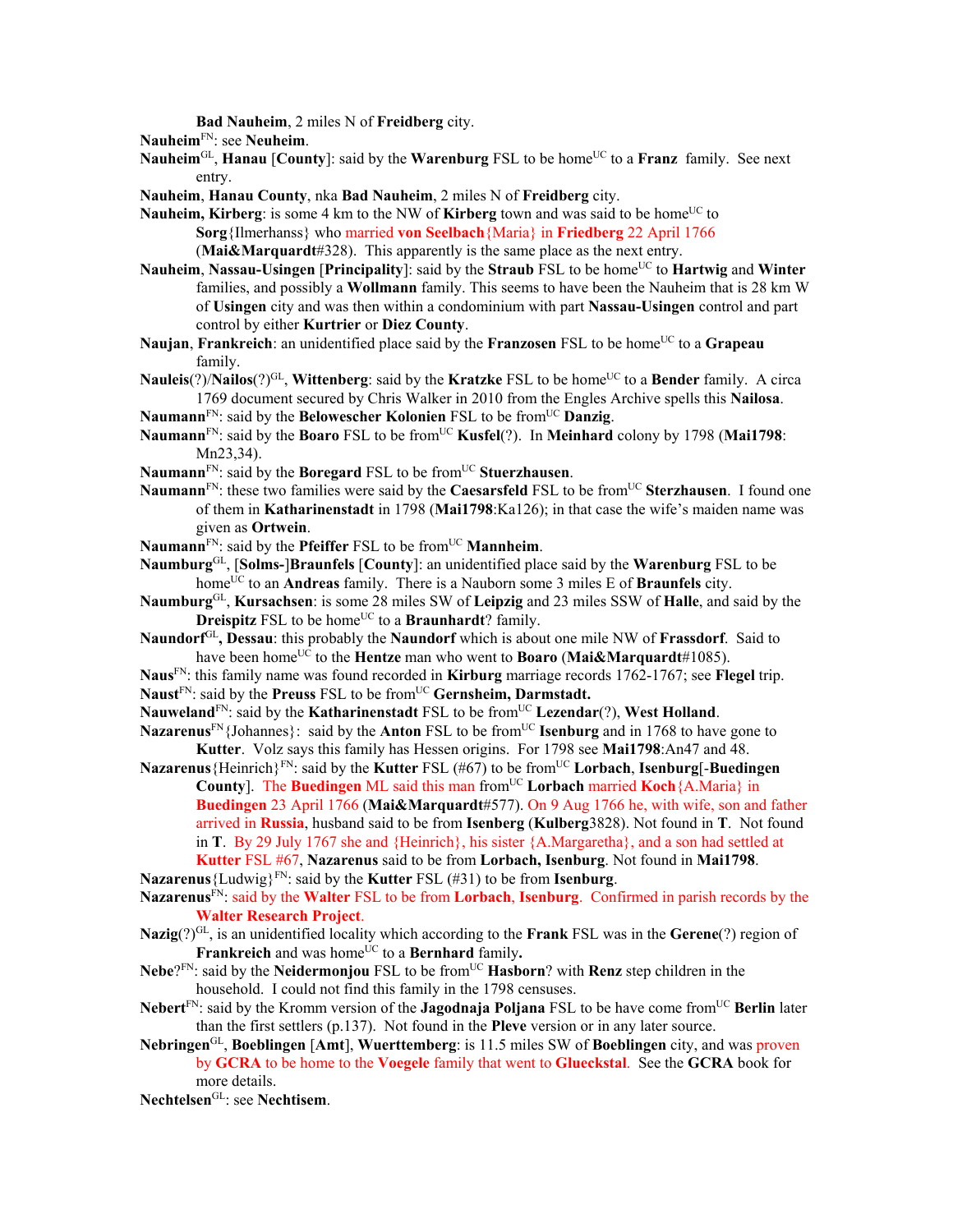- **Nechtisem**(?)<sup>GL/GS</sup>: Said by the **Boaro** FSL to be home<sup>UC</sup> to a **Seifert** family. This might be **Nechtelsen** in **Lower Saxony**, some 25 miles S of **Bremen** city.
- **Neckar**GL**, Wuerttemberg**: the Neckar River district of **Baden-Wuerttemberg**.
- **Neckarhausen**GL, **Baden**: 2 miles E of **Neckarsteinach**, a **Rehberger** (of **Glueckstal**) daughter was born here. See the **GCRA** book for more details.
- **Neckarsteinach**GL, **Heidelberg** [**Amt**], **Baden**: is some 6.5 miles E of **Heidelberg** city, and was proven by **GCRA** to be home to the **Rehberger** family that went to **Glueckstal**. See the **GCRA** book for more details.
- **Neckarsteinach**GL, **Kurpfalz**: is some 6 miles due E of **Heidelberg** city. Evidently both **Kurpfalz** and the **Worms Bishopric** claimed this town in the 1760s! Identified by Arliss as the home town of the wife of **Clauser** of **Dobrinka**, and the place where they married. See **Mikarstanik**.
- **Neckarsulm**, [**Tuetonic Order**]: is 3 miles N of **Heilbronn** city, and said by the **Hildmann** FSL to be home<sup>UC</sup> to a **Hoefner/Hoeffner**17
- **Neckarwestheim**GL**, Besigheim Oberamt, Wuerttemberg**: is some 3 miles NW of **Besigheim, Baden-Wuerttemberg**, was home to a **Rieker/Riecker** family that settled in **Hoffnungstal, Bessarabia**.
- **Neckarwestheim**GL: formerly **Kaltenwesten**. See **Kaltenwesten**.
- **Neckarzimmern**GL, **Mosbach** [**Amt**], **Wuerttemberg**: is 1.5 miles S of **Mosbach** town, and was proven by the **GCRA** to be home to the **Lauer** widow (nee **Wissmann**) who came to **Bergdorf**; see their book for detail.
- **Necken**(?)<sup>GL</sup>: is some 10 miles SW of **Bautzen, Saxony**, and said by the **Holstein** FSL to be home<sup>UC</sup> to a **Martens** family.
- **Neckermen**{Katharina}: said by the 1798 **Luzern** census to be the maiden name of frau **Reichmesser**{Johannes} (Lz4).
- Neckersberg?, Preussen: an unidentified place said by the Reinhard FSL to be home<sup>UC</sup> to the Basner family.
- **Neeb/Neff**{Wilhelm}: fromUC **Kestrich bei Romrod** married **Wentzel**{Catharina} in **Buedingen** 13 May 1766 (**Mai&Marquardt**#642). **KS**147 has **Kestrich** near **Alsfeld**. On 29 Aug 1766 this **Neff**  couple arrived in **Russia**, he said to be fromUC [**Hessen**-] **Darmstadt** [**Landgraviate**] (**Kulberg**3618). Not found in any later source.
- **Netz**{J.Hinrich}: he was a godfather at the 6 May 1766 **Wachsmus-Hornsch** baptism in **Luebeck** (**Mai&Marquardt**#1350). Not found in **Kulberg**. Later in 1766 {Heinrich & Anna} with no children took transport in **Oranienbaum** for the **Volga** (**T**2155-2156). Not found in any later source.
- **Nefert**: see **Neuwirth**.
- **Neff**<sup>FN</sup>: said by the **Dinkel** FSL to be from<sup>UC</sup> **Eichelwir**(?)<sup>GL</sup>, **Holstein**.
- **Neff/Nauf**<sup>FN</sup>: said (no locality mentioned) by the **Neidermonjou** FSL to be from<sup>UC</sup> [**Kur-]Mainz**. Spelled **Naef** in 1798 (**Mai1798**:Mv1906).
- **Neff** FN: also see **Neffl** and **Neeb**.
- **Neffe**FN: see **Neffl**.
- **Neffl/Neff/Neffe**FN{Catharina}: according to the **Buedingen** ML this woman married in 1766 **Haas**{Caspar} man; by 1767 they had settled at **Hildmann** FSL #5; **KS**132 &147 spell her name **Neff** and **Neffe** (**Mai&Marquardt**#396).
- Neher<sup>FN</sup>: said by the Messer FSL to be from<sup>UC</sup> **Ulm** (no locality mentioned). In 1798 the family name was spelled **Ner**? (**Mai1798**:Mv1748).
- **Nehlich** $F_N$ : this family came to **Glueckstal** and the **CGRA** thinks it probable that they came from<sup>UC</sup> **Dehlingen**, **Zabern** [**Amt**], **Elsass**. Also spelled **Nehlig**. See the **GCRA** book for detail. **Nehlsen/Nehls**{Elisabeth}: married **Klockmann**{J.Jacob} 16 Oct 1766 in **Luebeck**  (**Mai&Marquardt**#38). **KS**139 has {Jakob}. Not found in any later source.
- **Nehlsen/Nehls/Nahlsen**{Elisabeth}: married **Klockmann**{J.Jacob} 16 Oct 1766 in **Luebeck**

(**Mai&Marquardt**#38). **KS**139 has {Jakob}. Not found in any later source.

**Nehlig**FN: see **Haering**.

- **Nei**/**Neu**/**Ney**FN: listed by the 1816 **Glueckstal** census (**KS**:676, 385) with no origin. The **GCRA** book has a bit more information.
- **Neiberg**GS: an unidentified German County or place (might be Neuberg or **Neumark**?) said by the **Stahl-**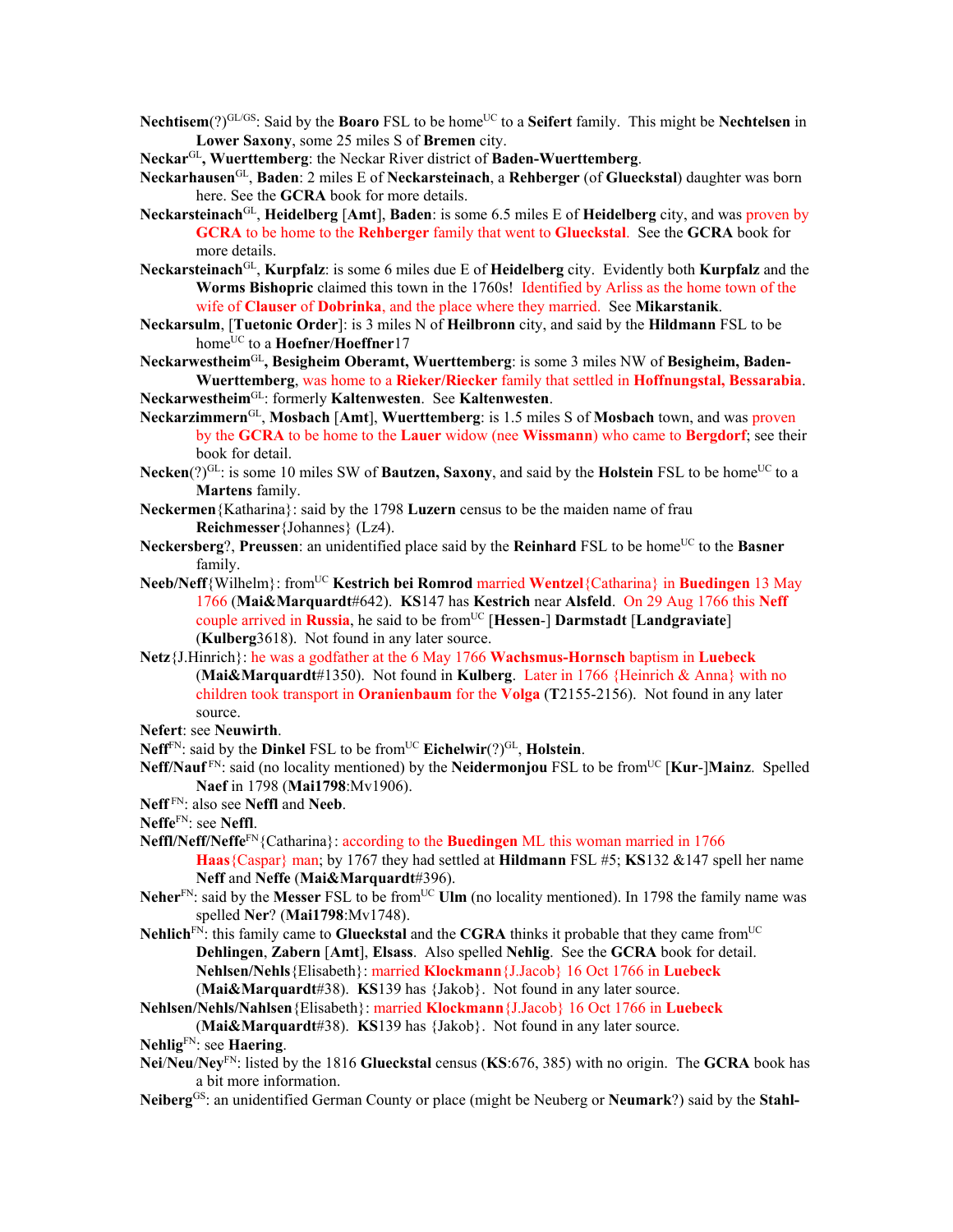am-Karaman FSL to be home<sup>UC</sup> of the **Valter** family.

**Neibert**FN: see **Neubert**.

- **Neibsheim**GL, **Bruchsal** [**Amt**], **Baden**: was some 5 miles SE of **Bruchsal** city, and was mistakenly said by both the 1816 **Kassel** census (#46) and **KS**:422 to have been home<sup>UC</sup> to the **Scherer** family.
- **Neidelfetz**(?)<sup>GL</sup>, **Oschbauch**(?): an unidentified place said by the **Dobrinka** FSL to be home<sup>UC</sup> to a **Goetz** family.
- **Neiderheimstadt**(?)<sup>GL</sup>, **Darmstadt**: an unidentified place said by the **Bauer** FSL to be home<sup>UC</sup> to a **Ogel** family. This might be Niederhoechstadt, Hessen which is some 5 miles NW of **Frankfurt-am-Main.**
- **Niederweiningen**, **Schweiz**: is 11 miles NW of **Zuerich**, **Switzerland**, and was said by the the **Rohleder** FSL to be home<sup>UC</sup> to a **Lenz/Benz/Benzel** family.
- **Neidhard**FN: see **Neugard**.
- **Neidling**{A.Maria}FN: listed in the 1772 **Pobochnaya** first settlers' list as the wife of **Brach**{J.Philipp} (pb5).
- **Neidlingen**, **Kirchheim** [**Oberamt**], **Wuerttemberg**: was proven by the **GCRA** to be home to the **Ginger**/**Gienger** and the**Walz**{Johannes, Jakob} families that settled in **Neudorf**. This is the same place as the next entry.
- **Neidlingen**GL, **Nuertingen** [**Amt**], **Wuerttemberg**: is some 10 miles ESE of **Nuertingen** city, and said by the 1816 **Bergdorf** census to be home<sup>UC</sup> to a **Doeffinger** family.

**Neifer**FN: see **Neufer**.

**Neilesheim**(?)<sup>GL</sup>, **Wittenberg**: an unidentified place said by the **Bauer** FSL to be home<sup>UC</sup> to a **Gruenmeier** family.

## **Nein**FN: see **Neun**.

**Neipert** FN: see **Neubert**.

- **Neipperg**, **Brackenheim** [**Amt**], **Wuerttemberg**: the **GCRA** thinks that **Lang**{Friedrich} who settled in **Kassel** may have been from<sup>UC</sup> here. It was proven by the **GCRA** to be home to the **Meidinger** and **Mueller**{Gottfried, Hyronimus} families that settled in **Kassel**. This is the same place as the next entry.
- **Neipperg**GL, **Heilbronn** [**Amt**], **Wuerttemberg**: is 8 miles WSW of **Heilbronn** city. Proved by the **GCRA** to be home to **Schmidt**{Rosina Justina} who went to **Glueckstal**. Mistakenly said by **KS**:403 to be home<sup>UC</sup> to a **Rembold** family that went to **Glueckstal**. See the **GCRA** book for detail.

**Neira**?<sup>GL</sup>, **Gommern**?: an unidentified place said by the **Dreispitz** FSL to be home<sup>UC</sup> to a **Stengle** family. **Nekrasovo** VV: the Russian name for **Norka**VV.

- **Neldling**FN: listed in the **Pobochnaya** FSL so may have been from **Darmstadt** state.
- **Nellingsheim**GL, **Rottenburg** [**Amt**], **Wuerttemberg**: is some 3 miles SW of **Rottenburg** city and proven using FHL(1,457,507) by the **GCRA** to be home to the **Hermann** family that went to **Bergdorf**; see the **GCRA** book for detail.
- **Nelzinei**(?)<sup>GL</sup>, **Darmstadt**: an unidentified place said by the **Holstein** FSL to be home<sup>UC</sup> to a **Wittmann** family.
- **Nemeti**<sup>FN</sup>: said by the **Dobrinka** FSL to be from<sup>UC</sup> **Szakmar**(?), **Ungarn**.
- **Nemetzki Chaginskoe**BV: a alternative name for **Kronental**, **North Caucasus**:.

**Nemirow**, **Podolia**: was 27 miles NW of **Gaisen**, **Podolia**.

- **Nenger**?<sup>GL</sup>: an unidentified place said by the **Paulskaya** FSL to be home<sup>UC</sup> to a **Damm** family. Kuhlberg said this was in **Darmstadt**.
- **Nenies**?<sup>FN</sup>: said by the **Messer** FSL to be from<sup>UC</sup> **Darmstadt** (no locality mentioned). In 1798 the family name was spelled **Nunius** (**Mai1798**:Mv1743).
- **Nenner**? FN: said by the **Susannental** FSL to be from<sup>UC</sup> Buch. I could not locate them or any descendants in **Mai1798**.
- Nenterode-bei-Wernswig?: said by the Phillipsfeld FSL to home<sup>UC</sup> to a Behm family Nenterode-bei-**Wernswig** was in **Hessen-Kassel Landgraviate** 10 miles NW of **Bad Hersfeld**.
- **Neplasheim**(?)<sup>GL</sup>, **Wittenberg**: an unidentified place said by the **Kratzke** FSL to be home<sup>UC</sup> to a **Knaus** family.

**Ner**?FN: see **Neher**.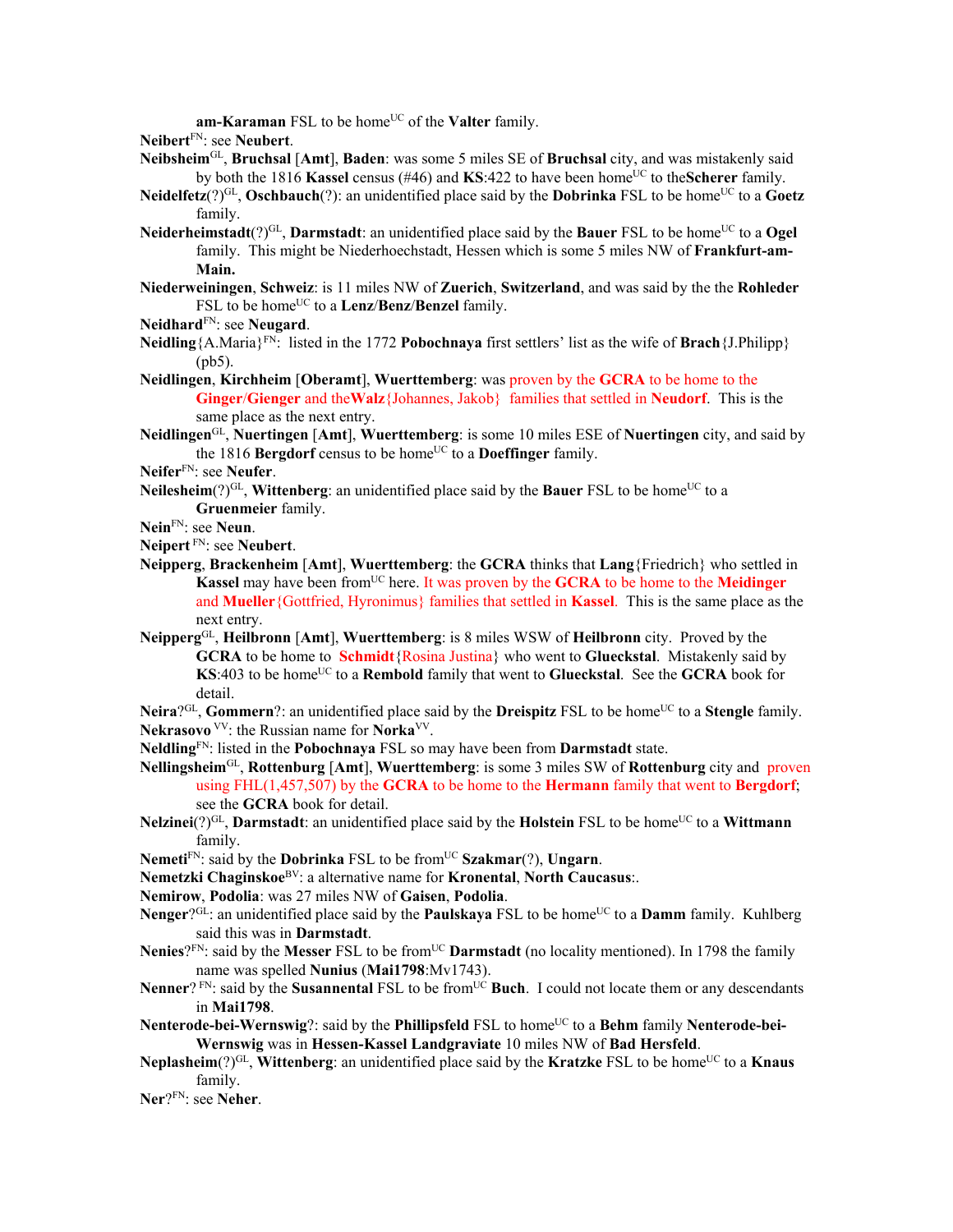**Nerheim** FN: see **Nirrenheim**.

- **Nerreth**GL, [**Nuernberg Imperial City**]: is 14 km SE of **Nuernberg** city centre and was said by the **Shcherbakovka** FSL to be home<sup>UC</sup> to the **Laubhan** family.
- **Nervgenstal**?<sup>GL</sup>: an unidentified place said by the **Ober-Monjou** FSL to be home<sup>UC</sup> to a **Model** family. Kuhlberg said this was in **Mergenthal**.
- **Nerz**FN: said by the 1816 **Glueckstal** census (**KS**:673, 678, 384) to be from **Bernhausen**, **Stuttgart** [**Amt**], **Wuerttemberg**. However, using **FHL**(1,569,126), the **GCRA** proved origin in **Gomaringen**, **Reutlingen** [**Amt**], **Wuerttemberg**. See the **GCRA** book for more details.
- Nesel<sup>FN</sup>: said by the **Preuss** FSL to be from<sup>UC</sup> **Remich, Luxembo.**
- **Neslauer**FN: see **Weslauer**.
- **Nesslach**?<sup>GL</sup>: an unidentified place said by the **Paulskaya** FSL to be home<sup>UC</sup> to a **Strauss** family. Kuhlberg said this was in **Schwaben**. The only Nesslach I can find was then in Kurbayern, some 8 miles NE of **Augsburg** city.

**Net**FN, see **Neth**?.

- **Netern**?GL: see **Gedern**.
- Netger<sup>FN</sup>: said by the **Hoelzel** FSL to be from<sup>UC</sup> **Frunkenstadt**?, **Schlesien**. I could not find this family in the 1798 Volga censuses.
- Neth?/Net/Nett/Naeb<sup>FN</sup>: said by the **Kamenka** FSL to be from<sup>UC</sup> Miltenberg.
- Netlangen<sup>?GL</sup>: an unidentified place said by the **Ober-Monjou** FSL to be home<sup>UC</sup> to a **Brant** family. Kuhlberg said this was in the **Wuerzburg** [**Bishopric**]. I could find no such or similar place name in lands that had belonged to the Bishopric.
- **Nett**FN, see **Neth**?.
- **Netz**{J.Hinrich}: was a god father at the 6 May 1766 **Luebeck** baptism of **Wachsmus**{J.Andreas}son of {Christian Friedrich}and his **Hornsch** wife{Elisabeth}(**Mai&Marquardt**#1350).
- **Netze/Netz**{Heinrich Wilhelm}: married **Loeber**{A.Elisabeth} in **Rosslau** 9 April 1766 (**Mai&Marquardt**#929 & **KS**147). Not found in **Kulberg**. Later in 1766 **Netz**{Heinrich &
	- Anna} took transport in **Oranienbaum** for the **Volga** (**T**2155-2156). Not found in any later source.
- **Netze River Valley**: now in **Poland**, in what was formerly the northern part of **Posen Province**, **Prussia**. The **GCRA** guessed that it was associated with **Bischke**, **Brand**, **Bruechler**, **Gering**, **Henne**, **Just**, **Radak** and **Torno** familes, through and near **Filehne**, **Samotschin** and **Czarnikau**.
- **Neu**FN: said by the **Hoelzel** FSL to be fromUC **Gelpern**?, [**Kur**-]**Trier**. For 1798 see **Mai1798**:Hz26.
- **Neu**<sup>FN</sup> {A.Marg/J.Heinrich}: said by **Kuhlberg3147** and the **Huck** FSL to be from<sup>UC</sup> **Isenburg** (no locality mentioned; country not identified).
- **Neu**FN: also see **Nei**.
- **Neubau**<sup>GL</sup>: an unidentified place said by the **Holstein** FSL to be home<sup>UC</sup> to a **Kast**? family. This might be Neubau, **Sachsen-Anhalt** some 23 miles NW of **Magdeburg**.
- **Neubauer**FN: said by the **Hoelzel** FSL to be fromUC **Schluesselfeld**, **Wuerzburg** [**Bishopric**]. I could not find this family in the 1798 Volga censuses.
- **Neubauer**{Heinrich}: by 6 July 1765 he and wife {Magaretha} had settled at **Kamenka** FSL #34, he said to be to be fromUC **Kaiserslautern.**
- **Neubauer**FN{Adam/J.Adam}: Corina **Hirt** using LDS Films 488291 & 488292 found that he, was a son of {Johannes & A.Catharina}, who was baptized 24 June 1729 in **Hassloch** where on 3 Nov 1751 in **Waettenheim**, **Kurpfalz** he married in **Hassloch** one **Moser**{Susanna}, daughter of {Friedrich & M.Gretha}, who had been baptized 11 Dec 1729 in **Hassloch**; six children were born to this young couple during 1752-1761/62. This couple with 5 children arrived in **Russia** on 22 July 1766, he said to be from **Pfalz** (**Kulberg**2458). Nlot found in **T**. By 20 May 1767 this couple and 3 children (one a newborn) had setteled at **Kauz** FSL #2, he said to be from **Hassloch**, **Kurpfalz**. No **T**. In 1798 one son was living in **Kauz** and 2 in **Jost** (**Mai1798**:Kz01, Jo13 & 38.
- **Neubauer**FN said by the **Kautz** FSL to be fromUC **Hasslock/Hassloch**, **Kurpfalz.**
- **Neubauer** {Christoph}<sup>FN</sup>: said by the **Ober-Monjou** FSL to be from<sup>UC</sup> **Adelsberg**. For 1798 see **Mai1798**:Mt1. Also spelled **Neubaum** in 1798 (**Mai1798**:Mv2114, Wm25) with the maiden name of the wife given as **Schoenwaelder** (Om3).
- **Neubauer** {Michael}<sup>FN</sup>: said by the **Ober-Monjou** FSL to be from<sup>UC</sup> **Adelsberg**. For 1786 and 1798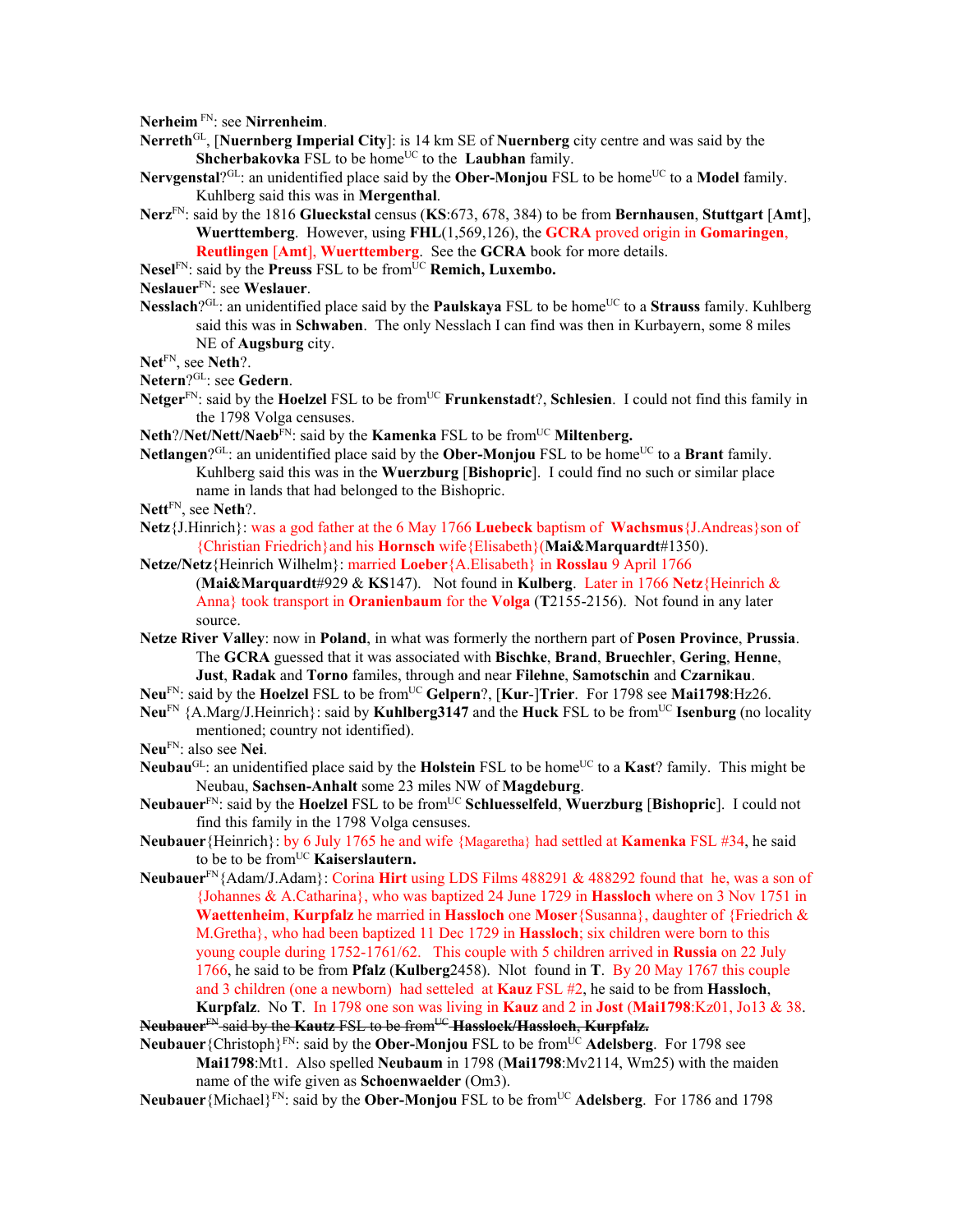**Mai1798**:Mv2077 and Ka65 respectively.

- **Neubaum**FN: see **Neubauer**{Michael}.
- **Neuburg-am-wald**: aka Neuburg-an-der-Kammel and was the center of a Knight's Holding of that name and is 5.7 km N of **Krumbach**. It was said to be home<sup>UC</sup> to **Bigler**{Eva}, Catholic daughter of the deceased {Joh. Gg.} (**Mai&Marquardt**#802). **KS**152 said **Neuburg** was near **Krumbach**.
- **Neuberg, Wuerttemberg [Duchy]:** an unidentified place said by the **Reinwald** FSL to be home<sup>UC</sup> to **Kiefler** family, and possibly to his **Higenbacher** mother-in-law. I could find no **Neuberg** in lands that were then **Wuerttemberg Duchy**.
- **Neuberg**GL: also see **Neuburg**.
- **Neuberger**FN: said by the **Brabander** FSL to be a servant woman in the **Eltz** family household.
- **Neubert** FN: said by the **Brabander** FSL to be fromUC **Nidlingen**, **Wuerzburg** [**Bishopric**]. Spelled **Neibert** in 1794 (**Mai1798**:Mv360).
- **Neubert/Neuwirt/Neuwirth**FN: according to the **Goebel** FSL this was the maiden name of **Bathauer**  (fromUC **Mainz**)'s wife. The **Buedingen** ML gives her name as **Neuwirth**
	- (**Mai&Marquardt**#378). Later spelled **Neuwirt** (**Mai1798**:Gb5).
- Neubert<sup>FN</sup>: said by the **Paulskaya** FSL to be from<sup>UC</sup> Grasemeuchen?, Mainz. In 1798 the family name was spelled **Neipert**(**Mai1798**:Mv2209).
- **Neubochewitz**, **Banat**, **Hungary**: an unidentified place which the **GCRA** found associated with **Geigle** and **Doerrheim** families in 1801-1802.
- **Neuboern**, **Denmark**: now **Schleswig-Holstein** is 21 km NW of **Rendsburg**. **Gerhard Lang** said this was where the **Detterer**{J.Adam} family lived before going on to **Doenhof** in **Russia**.
- **Neu-Brabant**VV: an alternative name for **Kukkus**VV.
- Neubrabant<sup>VV</sup>: an alternative name for **Kukkus**<sup>VV</sup>.
- **Neubrandenburg**GL, **Mecklenburg**[**-Strelitz Duchy**]: is some 71 miles N of **Berlin** and 25 km NE of Neustrelitz, and said by the **Katharinenstadt** FSL to be in **Brandenburg** [which it was not]. Said by the **Enders** FSL to be home<sup>UC</sup> to a **Ritter** family. Said the **Katharinenstadt** FSL to be home<sup>UC</sup> to a **Tide** family. Said by the **Warenburg** FSL to be home<sup>UC</sup> to a **Reier** family and perhaps to their **Otto**56a stepson.
- **Neubronn**<sup>GL</sup>: an unidentified place said by the **Schwab** FSL to be home<sup>UC</sup> to the **Reis** family. There were at least 4 Neubronns and 3 Neubrunns in the Germanies.
- **Neubruck**<sup>GL</sup>, **Holstein**: an unidentified place said by the **Dinkel** FSL to be home<sup>UC</sup> to a **Kleber** family. This might be Neu Buecken some 35 miles NW of, or Neuenbrook some 28 miles NW of **Hamburg** city center, or Nienbruegge some 2 miles NW of **Kiel**.
- **Neubrunn**, **Bamberg** [**Bishopric**]: is 13 miles NW of **Bamberg** city, and said by the **Hoelzel** FSL to be home<sup>UC</sup> to a **Geritzdorf** or **Heritzdorf** family.
- **Neubulach**GL, **Calw Oberamt**, **Wuerttemberg**: is some 4 miles SW of **Calw** city, and said by the 1816 Bergdorf census (KS:660) to be home<sup>UC</sup> to a Rau family; but the GCRA thinks this one was not. However, a man of the same name was in in **Glueckstal** for a time and the **GCRA** thought him probably from Neubulach; see their book for detail. It was a.\lso home to a **Roller** family that settled in **Gueldendorf, Odessa**.
- **Neuburg**: an unidentified place said by **Kulberg**52 to be home to **Schroeder**{Johann+wife+son} who went to **Lavonia** .
- **Neuburg**<sup>GL</sup>: an unidentified place said by the **Merkel** FSL to be home<sup>UC</sup> to an **Adam** family. This might have been in **East Frisia Principality** 40 miles E of Groningen city, or in **Mecklenburg-Schwerin Duchy** either 6 miles NE of Wismar city, or 25 miles SW of Schwerin city.
- Neuburg<sup>GL</sup>: an unidentified place said by the **Pfeiffer** FSL to be home<sup>UC</sup> to a **Jacob** family. Frank Jacobs did not find any Jacobs entry in the church books of the Neuburg/Rhine area. Said by the Pleve version of **Stahl-am-Karaman** FSL #7 to be home<sup>UC</sup> to **Walter**/**Valter**{Johann}.
- **Neuburg-am-wald**: aka Neuburg-an-der-Kammel and was the center of a Knight's Holding of that name and is 5.7 km N of **Krumbach**. It was said to be home<sup>UC</sup> to **Bigler**{Eva}, Catholic daughter of the deceased {Joh. Gg.} (Mai&Marquardt#802). Said by the **Pfeiffer** FSL to be home<sup>UC</sup> to a **Gulder** family. **Kuhlberg** mistakenly says it was under the jurisdiction of **Mainz**. **KS**152 said this **Neuburg** was near **Krumbach**.
- **Neuburg-an-der-Donau**/**Neuburg Donau**GL, [**Kurpfalz**]: is some 28 miles NE of **Augsburg** and was said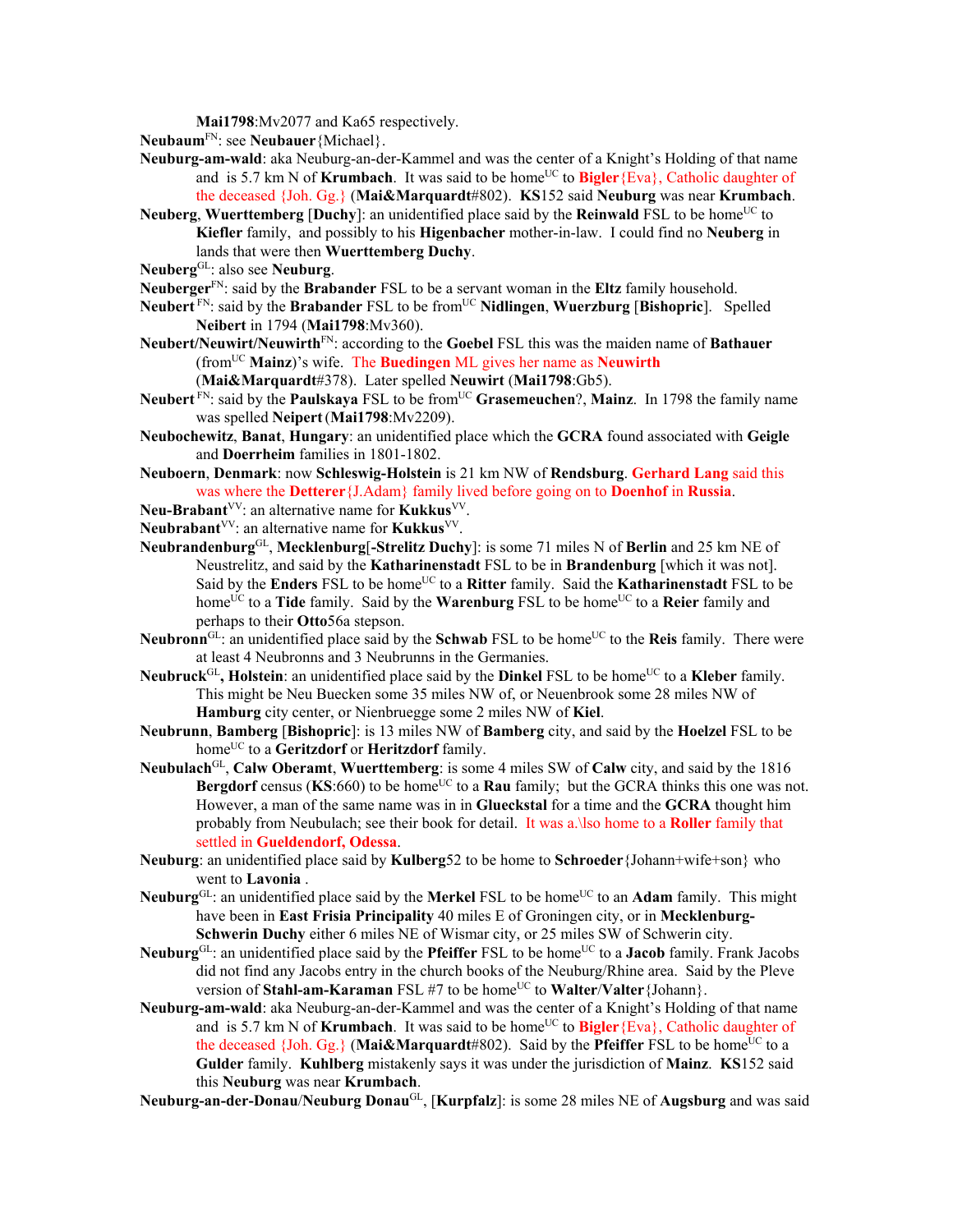by the **Kamenka** FSL to be home<sup>UC</sup> to a **Seitz** family.

- Neuburg<sup>GL</sup>, [Kur-]Bayern: an unidentified place said by the **Herzog** FSL to be home<sup>UC</sup> to **Fossel** and **Gebhard** families. There were 3 or 4 Neuburgs in small countries near **Kurbayern** in the 1760s, but I can find no Neuburg then on **Kurbayern** lands. However, there was a **Neuberg** 28 miles E of Munich.
- **Neuburg**, **Kurmainz**: **Jerry Goertzen** has identified this as **Neuburg Hof**, one noble's estate, within the catholic parish of **Heldenbergen** and the protestant parish of **Kaichen**, which was roughly 13 km NNW of **Hanau** city centre and which included a tiny exclave of the country of **Kurmainz**. This bit of **Kurmainz** was surrounded by lands belonging to the country of **Hanau County** as well as to exclaves of two other countries: **Friedberg Imperial City** and **Solms-Braunfels County**. Frank Jacobs will be looking here for records of the **Jacob** families of **Pfeiffer** and **Gulder**.
- **Neuburg**<sup>GL</sup>, **Kurpfalz**: said by the **Brabander** FSL to be home<sup>UC</sup> to a **Bauer** family. Said by the **Mariental FSL** to be home<sup>UC</sup> to a **Wunderlich** family. This is likely the next entry.
- **Neuburg**GL, **Kurpfalz**: is called **Neuburg-an-der-Donau** and is some 49 miles SSE of **Nuernberg** city in present-day Bavaria, and was 1505-1742 the seat of the **Pfalz-Neuburg Duchy**. In 1742 this duchy was folded into **Kurpfalz** making it the eastern-most outlier of that country. From 1777-08 the duchy was under Bavarian control, and in 1808 the duchy disappeared, completely submerged in the Kingdom of **Bavaria**. A Volga FSL reference to this might refer to the city or to the whole Duchy.
- Neuburg<sup>GL</sup>, Wuerttemberg: an unidentified place said by the Merkel FSL to be home<sup>UC</sup> to an Adam family. I can find no Neuburg on Wuerttemberg Duchy lands in the 1760s. Could **Wuerttemberg** here may have been a mistake for **Mecklenburg**? Also see Neuberg.
- **Neuburg**GL, **Zweibruecken**: is some 6 miles WSW of **Karlsruhe** city. Frank Jacobs looked in church records in this area but could find none regarding his **Jacob**(s) family.
- **Neuburg-an-der-Ohm**: <sup>GL</sup>: an unidentified place said by the **Hildmann** FSL to be home<sup>UC</sup> to a **Lang** family. There are at least 10 Neuburgs in Germany, but none on the Ohm river.
- **Neuburg Donau** GL: see **Neuburg-an-der-Donau.**
- **Neuburg Hof**, **Kurmainz**: see **Neuburg**, **Kurmainz**.
- **Neudietendorf**GL, **Gotha** [**Duchy**]: was 9 miles ESE of **Gotha** city and 7 miles SW of **Erfurt** city; and proven by Dr. Stefan Fruehauf of Heidelberg, Germany, to have been the birthplace of Pastor Fruehauf who early servied Volga churches.
- **Neudingen**GL**, Oehningen Amt, Wuerttemberg**: is some 22 miles NW of **Oehningnen** city.
- **Neudorf**BV: a German Lutheran village founded in the **Glueckstal district** of the **Odessa region** in 1808. Its 1816 and 1858 censuses are recorded in **KS**:699-714, with related entries scattered through pages 204-497. Much more information, including verification of origin, regarding these families can be found in the **GCRA** book written by **Margaret Freeman** and **Gwen Prizkau**, and edited by **Tom Stangl**. The numbers following the family names are the household numbers as they appear in the censuses as reported by **KS**; a family name not followed by a number indicates they were not found in these two censuses:
	- from **Aach**, **Freudenstadt,** [**Amt**], **Wuerttemberg**: (**Flaig**37);
	- from **Altensteig**, **Calw** [**Amt**], **Wuerttemberg**: (**Glaser**111, 223);
	- from **Althengstett**, **Calw** [**Amt**], **Wuerttemberg**: (**Kramer**/**Kraemer**/**Cramer**);
	- from **Arzweiler**, **Saarburg** [**Amt**], **Lothringen**: (**Jung**23);
	- from **Auingen**, **Muensigen** [**Amt**], **Wuerttemberg**: (**Hirning**/**Hiring**109);
	- from **Baden-Baden**: (**Hartle**/**Hertle**/**Gertle**217, 248);
	- from **Bergfelden**, **Horb** [**Amt**], **Wuerttemberg**: (**Hauser**11);
	- from **Billigheim**, **Landau** [**Amt**], **Rheinpfalz**: (**Raich** aka frau **Ehresmann**113,
		- **Reuter**/**Reuther**/**Reiter**{Jacob 25, Johannes 139, Friedrich 3});
	- from **Bingert**, **Kreuznach** [**Amt**], **Rheinpfalz**: (**Weber**{Heinrich}235);
	- from **Birkenau**, **Weinheim** [**Amt**], [**Heppenheim Kreis**], **Hesse**:
	- (**Fochlinger**/**Fechlinger**/**Voellinger**42, **Loew**, **Schauer**42, 157, 158, 159);
	- from **Bonlanden**, **Esslingen** [**Amt**], **Wuerttemberg**: (**Kron**15, 61, 134, 177); from **Bornheim**, **Offenbach** [**Amt**], **Hesse**: (**Diehl**/**Schauer**{Johannes/Theobald}42,
	- from **Breitenberg**, **Calw** [**Amt**], **Wuerttemberg**: (**Schaible**/**Schnaible**/**Schneible**250);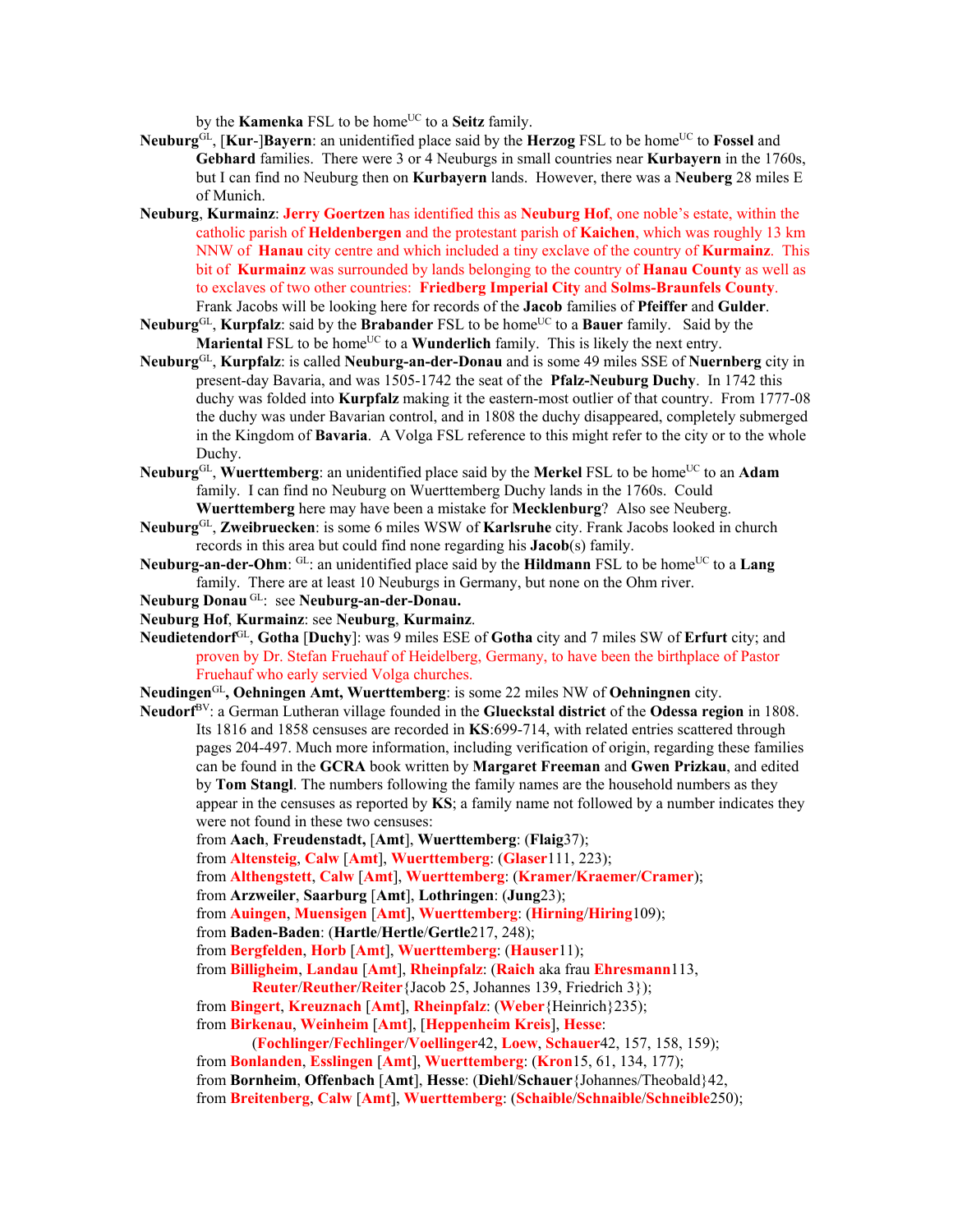- from **Brittheim**, **Sulz** [**Amt**], **Wuerttemberg**: **Mayhoefer**/**Maihofer** (mother of **Wetzler** girls $(55)$ ;
- from **Buehl**, **Weissenburg** [**Amt**], **Elsass**: (**Stroh**31, 159);
- from **Buetten**, **Zabern** [**Kreis**], **Elsass**: (**Ahl**/**All**110, 222);
- from **Burgstall**, **Backnang** [**Amt**], **Wuerttemberg**: (**Bollinger**49, 52, 164);
- from **Calw**, **Calw** [**Amt**], **Wuerttemberg**: (**Falz**/**Volz**2);

from **Deckenfronn**, **Herrenberg** [**Amt**], **Calw** [**OberAmt**], **Wuerttemberg**: (**Lutz**{Friedrich/Georg F.}19, 135);

from **Dettingen**, **Nuertingen** [**Amt**], **Wuerttemberg**: (**Gaiser**/**Geisler**/**Geissler**47, 162);

from **Doerrenbach**, **Bergzabern** [**Amt**], **Rheinpfalz**: (**Walter**{Philipp}181,

- **Rotenberger**/**Rothenberger**19, 78, 103, 215, **Wagenmann**/**Wagemann**79, 194);
- from **Durrweiler**, **Freudenstadt** [**Amt**], **Wuerttemberg**: (**Kirschmann**/**Kirschenmann**32, 41, 50, 146, 147, 148, 156, 165, **Morlock**40, 155);
- from **Ehnweiler**, **Kusel** [**Amt**], **Rheinpfalz**: (**Helfenstein**1);
- from **Entringen**, **Tuebingen** [**Amt**], **Wuerttemberg**: (**Schlichter**48, 163);
- from **Erdmannhausen**, **Ludwigsburg** [**Amt**], **Wuerttemberg**: (**Schmierer**245, **Schwarzwaelder**61, 62,108, 178);
- from **Erlenbach**, **Germersheim** [**Amt**], **Rheinpfalz**: (**Bolaender/Bohlaender/Bollaender**);
- from **Eusserthal**, **Godramstein** [**parish**], **Landau** [**Amt**], **Rheinpfalz**: (**Turn**/**Thurn**246);

from **Flehingen**, **Karlsruhe** [**Amt**], **Baden**: (**Adam**35, 151);

from **Frankenthal**, **Frankenthal** [**Amt**], **Rheinpfalz**: (**Horning**/**Hornig**232);

from **Freudenstadt**, **Freudenstadt** [**Amt**], **Wuerttemberg**: (**Dieterle**{Jakob} 64, 114, 226);

from **Gaertringen**, **Boeblingen** [**Amt**], **Wuerttemberg**:

- (**Wetzler**/**Metzler**{Melchior,Johannes}54, 55, 169);
- from **Grossaspach**, **Backnang** [**Amt**], **Wuerttemberg**: (**Knoedler**52);
- from **Grossheppach**, **Waiblingen** [**Amt**], **Wuerttemberg**: (**Siegle**{Johannes}73);
- from **Gutenberg**, **Kirchheim** [**Amt**], **Wuerttemberg**: (**Feil**/**Veil**53, 168, **Reichle**{Jakob}53);
- from **Haefnerhaslach**, **Vaihingen** [**Amt**], **Wuerttemberg**: (**Schleppe**/**Schlepp**51, 166);
- from **Hanzweiler**, **Homburg** [**Amt**], **Rheinpfalz**: (**Jung**23);
- from **Hemmingen**, **Leonberg** [**Amt**], **Wuerttemberg**: (**Fuchs**45);

from **Herzogsweiler**, **Freudenstadt** [**Amt**], **Wuerttemberg**: (**Reutter**/**Reuther**{J.Georg},

- **Weisser**/**Weissert**{Benedikt, Christian, Johannes, Jacob}39, 154, 233);
- from **Heuchelheim**, **Bergzabern** [**Amt**], **Rheinpfalz**: (**Schreiber**252);
- from **Hillsbach**, **Sinsheim** [**Amt**], **Baden**: (**Graf**/**Graff**26, 123, 141);

from **Holvingen**, **Forsbach** [**Kreis**], **Elsass-Lothringen**: (**Rohrbach**4, 83, 123);

from **Hopfau/Neuenthausen**: (**Steinwand**/**Steinwandt**234);

from **Hunspach**, **Sulz** [**Amt**], **Elsass**: (**Landenberger**90, 92, 205, 208, **Neufer**/**Neifer**89, 204, **Wieterich**/**Wiederich**/**Widrich**80, 195);

from **Ingolsheim**, [**Birlenbach parish**], **Weissenburg** [**Kreis**], **Elsass**:

- (**Hafner**/**Hofer**{Dewald/Theowald}82, **Martzulff**/**Marzolf**/**Merzluff**77, 193);
- from **Insheim**, **Moerlheim parish**, **Landau** [**Amt**], **Rheinpfalz**: (**Wahl**72, 92);

from **Josephsberg**, **Galicia**: (**Graf**{Johannes/Jakob/Peter}238);

from **Impflingen**, **Landau** [**Amt**], **Rheinpfalz**: (**Ehresmann**/**Erasmann**113, 224, 225);

from **Kaelberbronn**, **Freudenstadt** [**Amt**], **Wuerttemberg**: (**Bross**/**Bros**38, 153);

from **Kahenbach**: (**Miller**/**Mueller**{Karl46);

from **Kellenbach**, **Simmern** [**Kreis**], **Preussen Rheinland**: (**Krain**/**Krein**/**Grein**69, 185, 186, **Pleisch**/**Pleiss**/**Pleinis**/**Pleim**68, 184);

from **Kirchberg**, **Backnang** and **Marbach** [**Amt**], **Wuerttemberg**: (**Laier**/**Layher**);

- from **Koenigsbach**, **Pforzheim** [**Amt**], **Baden**: (**Mueller**{Jakob}236);
- from **Lauffen-am-Neckar**, **Heilbronn** [**Amt**], **Wuerttemberg**: (**Schaefer**6, 10, 28, 125, 130, 143, 210);

from **Leinsweiler**, **Landau** [**Amt**], **Rheinpfalz**: (**Hieb**8, 27, 28, 29, 104, 128, 142, 144, 218); from **Lembach**, **Sulz** [**Amt**], **Elsass**: (**Bender**{Philipp}251);

from **Lemberg**, **Pirmasens** [**Amt**], **Rheinpfalz**: (**Knapp**112);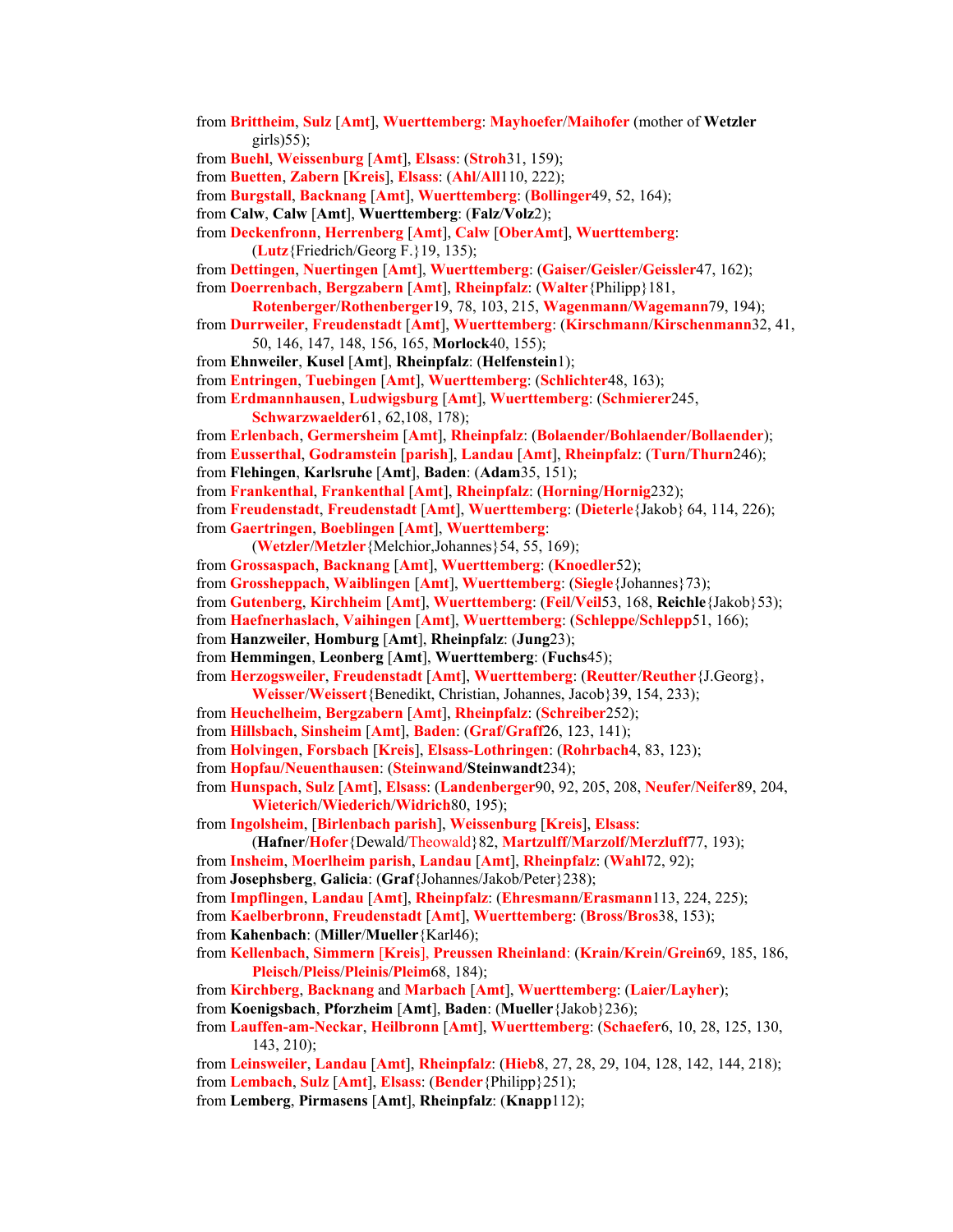from **Medard**, **Meisingheim** [**Amt**], **Baden**: (**Maurer**/**Mauerer**14);

from **Meisenheim**, **Kreuznach** [**Amt**], **Rheinpfalz**: (**Feigert**/**Feikert**/**Feukert**67, 183, 243);

from **Metterzimmern**, **Besigheim** [**Amt**], **Wuerttemberg**: (**Benz**/**Bentz**{Johannes55, 170);

from **Metzingen**, **Reutlingen** [**Amt**], **Wuerttemberg**: (**Henning**117, 227);

from **Minfeld**, **Germersheim** [**Amt**], **Rheinpfalz**: (**Ilig**/**Juellich**/**Juelich**34, 150);

- from **Moessingen**, **Tuebingen** [**Amt**], **Wuerttemberg**: (**Maier/Mayer**{Michael}244);
- from **Muenchingen**, **Leonberg** [**Amt**], **Wuerttemberg**: (**Velde**/**Velte**);
- from **Mutterstadt**, **Mannheim** [**Amt**], **Baden**: (**Senk**102,216);
- from **Neidlingen**, **Kirchheim** [**Amt**], **Wuerttemberg**: (**Ginger**/**Gienger**59, 174, 175, 240, **Walz**{Johannes, Jakob}60, 65);
- from **Neuenheim**, **Heidelberg** [**Amt**], **Baden**: (**Dewald**12, 132);

from **Neuenkirchen**, **Kusel** [**Amt**], **Rheinpfalz**: (**Derheim**/**Doerrheim**13, 53, 133, 137, **Din**/**Theobald**13);

- from **Neustadt**, **Waiblingen** [**Amt**], **Wuerttemberg**: (**Siegle**/**Siegele**{Johannes}3, 25, 139, 140, 189);
- from **Niederhochstadt**, **Landau** [**Amt**], **Rheinpfalz**: (**Job**/**Jopp**87, 201, 202);

from **Niederhorbach**, **Bergzabern** [**Amt**], **Rheinpfalz**: (**Reuter**/**Reuther**/**Reiter**{Jacob 25, Johannes 139, Friedrich 3, 122});

from **Niedermohr**, **Kaiserslautern** [**Amt**], **Rheinpfalz**: (**Pfeifer**{Jakob}15);

- from **Niederroedern**, **Seltz** [**Amt**], **Elsass**: (**Frey**{Elisabetha}68, **Haidt**/**Haid**/**Heyd**91, 206, 207);
- from **Niederseebach**, **Weissenburg** [**Amt**], **Elsass**: (**Hofer**{Peter}76, 191, 192, 196);
- from **Nussdorf**, **Landau** [**Amt**], **Rheinpfalz**: (**Heid**/**Heil**81);

from **Oberbaldingen**, **Oefingen parish**, **Donaueschingen** [**Amt**], **Baden**: (**Hingster**/**Hengstler**30);

- from **Oberhausen**, **Kirn** [**Amt**], **Rheinpfalz**: (**Helm**43, 160);
- from **Oberhausen**, **Koblenz** [**Oberamt**], **Rheinpfalz**: (**Helm**43, 160);
- from **Obermusbach**, **Freudenstadt** [**Amt**], **Wuerttemberg**: (**Bohnet**/**Bonnet**93, 209);
- from **Oberseebach**, **Weissenburg** [**Amt**], **Elsass**: (**Hofwald** aka frau **Hofer**76,

**Reuter**/**Reuther**/**Reiter**{Jacob 25, Johannes 139, Friedrich 3});

- from **Oberstenfeld**, **Marbach** [**Amt**], **Wuerttemberg**:
- (**Deiring**/**Deuring**/**Doerring**/**Dairing**210);
- from **Odenheim**, **Elsens** [**Amt**], **Baden**: (**Unger**117, 237?);
- from **Offendorf**, **Bischweiler** [**Amt**], **Elsass**: (**Walz**{Daniel}20, 136);
- from **Ohringen** [**Amt**], **Wuerttemberg**: (**Weidner**);
- from **Ostofen**, **Worms** [**Amt**], **Hessen**: (**Schott**230);

from **Ottersheim**, **Germersheim** [**Amt**], **Rheinpfalz**: (**Deschler**228, **Frey**/**Frei**{Johannes, Michael, Heinrich}88, 203, **Job**/**Jopp**87, 201, 202);

from **Otzweiler**, **Kirn** [**Amt**], **Rheinpfalz**: (**Weinz**{Johannes}44, 161, **Weinz**{Martin}66);

from **Ouerwinken**, **Batschka**, **Hungary**: (**Lud**/**Lutz**/**Luth**/**Ludt**203);

from **Pirmasens**, **Rhinepfalz**: (**Will**{Kaspar}36, 64, 180, 181, 220);

from **Plochingen**, **Esslingen** [**Amt**], **Wuerttemberg**: (**Raile**240);

- from **Reilingen**, **Mannheim** [**Amt**], **Baden**: (**Spielman**/**Spielmann**16);
- from **Reutlingen**, **Reutlingen** [**Amt**], **Wuerttemberg**: (**Holloch**/**Hohloch**{Konrad}1);

from **Rietheim**, **Seeburg** [**parish**], **Urach** [**Amt**], **Wuerttemberg**: (**Beck, Har/Harr/Gaar**57, 171);

- from **Rietheim**, **Urach** [**Amt**], **Wuerttemberg**: (**Statsman**56);
- from **Rohrdorf-bei-Altensteig**, **Calw** [**Amt**], **Wuerttemberg**: (**Henne**100, 214);
- from **Roppenheim**, **Bischweiler** [**Amt**, **Hagenau Oberamt**], **Elsass**: (**Gress**{Christmann} aka **Jakob**{Anton}75);
- from **Rudersberg**, **Waiblingen** [**Amt**], **Wuerttemberg**: (**Benignus**3, 25);

from **Samoszcin**, **Posen Department**, **Warsaw Duchy**: (**Teske**{J.Christoph/Johannes}98, 211);

from **Schnaidt**, **Waiblingen** [**Amt**], **Wuerttemberg**: (**Huber**/**Hubert**{Konrad,Rheinhold}247);

- from **Schorndorf**, **Waiblingen** [**Amt**], **Wuerttemberg**: (**Wild**152);
- from **Schwenningen**, **Tuttlingen** [**Amt**], **Wuerttemberg**: (**Flaig**37);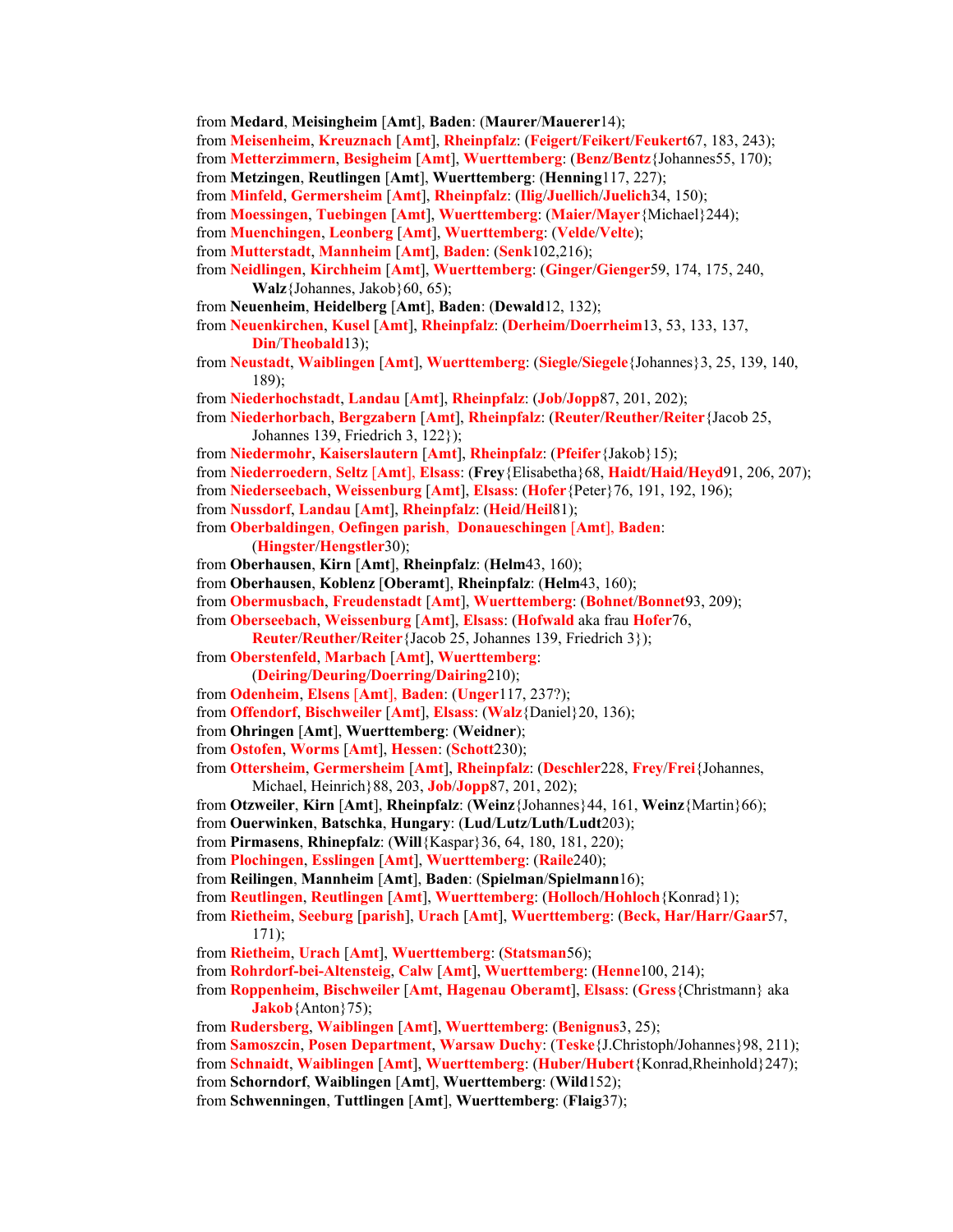from **Seivatz**, **Nus Canton**, **France**: (**Hegel**/**Heckel**/**Geckel**5, 8, 101, 124);

from **Sessenheim**, **Bischweiler** [**Amt**], **Hagenau** [**Oberamt**], **Elsass**: (**Doktor**/**Dockter**21, 22, 137, 138);

from **Simmozheim**, **Calw** [**Amt**], **Wuerttemberg**: (**Dompert**);

from **Steinseltz**, **Weissenburg** [**Amt**], **Elsass**: (**Haussauer**/**Hausauer** aka frau **Martzalff**77); from **Taebingen**, **Sulz** [**Amt**], **Wuerttemberg**: (**Hering**/**Gering**/**Goehring**63, 179, 221?);

from **Torschau**, **Banatsch**, **Ungarn**: (**Schlant**9, 11, 33, 129, 149);

from unknown: (**Ackermann**/**Akkermann**73, **Bakus**/**Gauch**/**Hauch**/**Haug**33, 105, 219, **Bischke**/**Pischki**98, 211, **Borg**/**Sorg**239, **Demler**121, **Erhard**16, **Flei**/**Fleig**91, **Greger**/**Griger**97, 210, **Gross**{Maria, Johann}153, **Hafner**{Christian}85, 199, **Heine**/**Heyne**71, 188, **Helzer**/**Gelzer**47, **Herzog**229, **Jerge**/**Gierke**/**Girke**/**Georgii**99, **Kercher**249, **Kettler**/**Kittler**116, **Kreiger**120, **Legler**18, **Lehmann**48, **Linke**17, **Lippert**70, **Meier**{Maria}70, 112, **Mitleider**/**Mittleider**7, 126, 127, **Radak**/**Radach**115, **Schill**72, **Schmid**{Elisabeth}9, 11, 131?, **Schmid**{Heinrich}110, **Schneider**{Philipp}231; **Wagner**{Christian}50, 107, **Wagner**{Peter}24), **Walter**{Eva}70, **Will**{Gottlieb}106;

from **Urach**, **Reutlingen** [**Amt**], **Wuerttemberg**: (**Notz**57);

from **Walddorf**, **Tuebingen** [**Amt**], **Wuerttemberg**: (**Meier**/**Maier**{Johannes}112);

- from **Wingen**, **Weissenburg** [**Amt**], **Elsass**: (**Gutmueller**/**Guthmueller**83, 84, 86, 198, 200);
- from **Wirsitz**, **Posen Department**, **Prussia**: (**Redmann**/**Rettmann**95, **Teske**{Christian}94, **Wert**/**Wirt**98, 211, 212);
- from **Wittendorf**, **Freudenstadt** [**Amt**], **Wuerttemberg**:

(**Eberhard**/**Eberhardt**{Matthaeus,Friedrich,Georg}242, 242);

from **Wittershausen**, **Horb** [**Amt**], **Wuerttemberg**: (**Kammerer**/**Kamerer**58, 173);

- from **Zaisenhausen**, **Sinsheim** (**Amt**), **Baden**: (**Rammel**/**Rumbel**96);
- **Neudorf**<sup>GL</sup>: an unidentified place said by the **Ober-Monjou** FSL to be home<sup>UC</sup> to a **Roth** family. There are countless Neudorfs in Germany and in lands formerly settled by Germans.
- **Neudorf, Prussian Poland**: the **GCRA** thinks a **Heier** family may have been associated with such a place in 1806. There were many Neudorfs in the Posen Department.
- **Neuduvenstedt**, **Denmark** (now **Schleswig-Holstein**): **Gerhard Lang** found that the **Frank**{J.Heinrich} family lived here for a time before proceeding to **Doenhof** in **Russia**. **Alt Duvenstedt** is 5 km N of **Rendsburg city** … was **Neuuduvenstedt** nearby?

**Neuem**?, **Anhalt**[?]: (an unidentified place) said by the **Urbach** FSL to be home<sup>UC</sup> to a **Kretzer** family, and possibly to a **Tress**/**Drez**? family. I can find no Neuem anywhere, so do not know in which Anhalt country it was supposed to be.

- **Neuenburg** [Amt]<sup>GL</sup>, Wuerttemberg: is some 5.5 miles SW of **Pforzheim** city, and was a District administrative center.
- **Neuendorf**VV: another name for **Hoelzel**VV.
- **Neuengronau**GL**, Thuengen**: is in **Hesse** some 3 miles WNW of **Zeitlofs** and 21 miles ESE of **Buedingen**. Said by the **Schlitz** ML to be home<sup>UC</sup> to a **Herber** family (**Mai&Marquardt**#732).
- **Neuenhasslau**GL, **Isenburg-Meerholz County**: aka **Neu Hasslau**, was 3.5 km SW of **Meerholz** town and 4 miles SE of **Gelnhausen** city; and said by their 1773 passport to be home to the **Reuswig**{Conrad} family.
- **Neuenheim**, **Heidelberg** [**Amt**], **Baden**: is just W of Heidelberg city, and was said by both the 1816 **Neudorf** census (#12) and **KS**:244 to to be home<sup>UC</sup> to the **Dewald** family.
- **Neuensien**?<sup>GL</sup>: an unidentified place said by the **Paulskaya** FSL to be home<sup>UC</sup> to a **Hahn** family.
- **Neuenstein**, **Oehringen** [**Amt**], **Wuerttemberg**: proved by the **GCRA**, using **FHL** 1,340,228, as home to the **Dietz** in **Bergdorf**; see their book for detail.
- **Neuenstein**GL, **Oehringen** [**Amt**], **Wuerttemberg**: is about 3 miles E of **Oehringen** city, and verified by the **GRCA** as the home of the **Fischer**{Georg M} family that went to **Bergdorf**; see their book for details.

**Neuenthausen**: twin village with **Hopfau**, just across a small river.

**Neuf**FN: no origin given by the **Louis** FSL but was living as a stepson in the household of a **Stuermer** man fromUC **Bamberg** (no locality given). In 1798 the family name was spelled **Nief**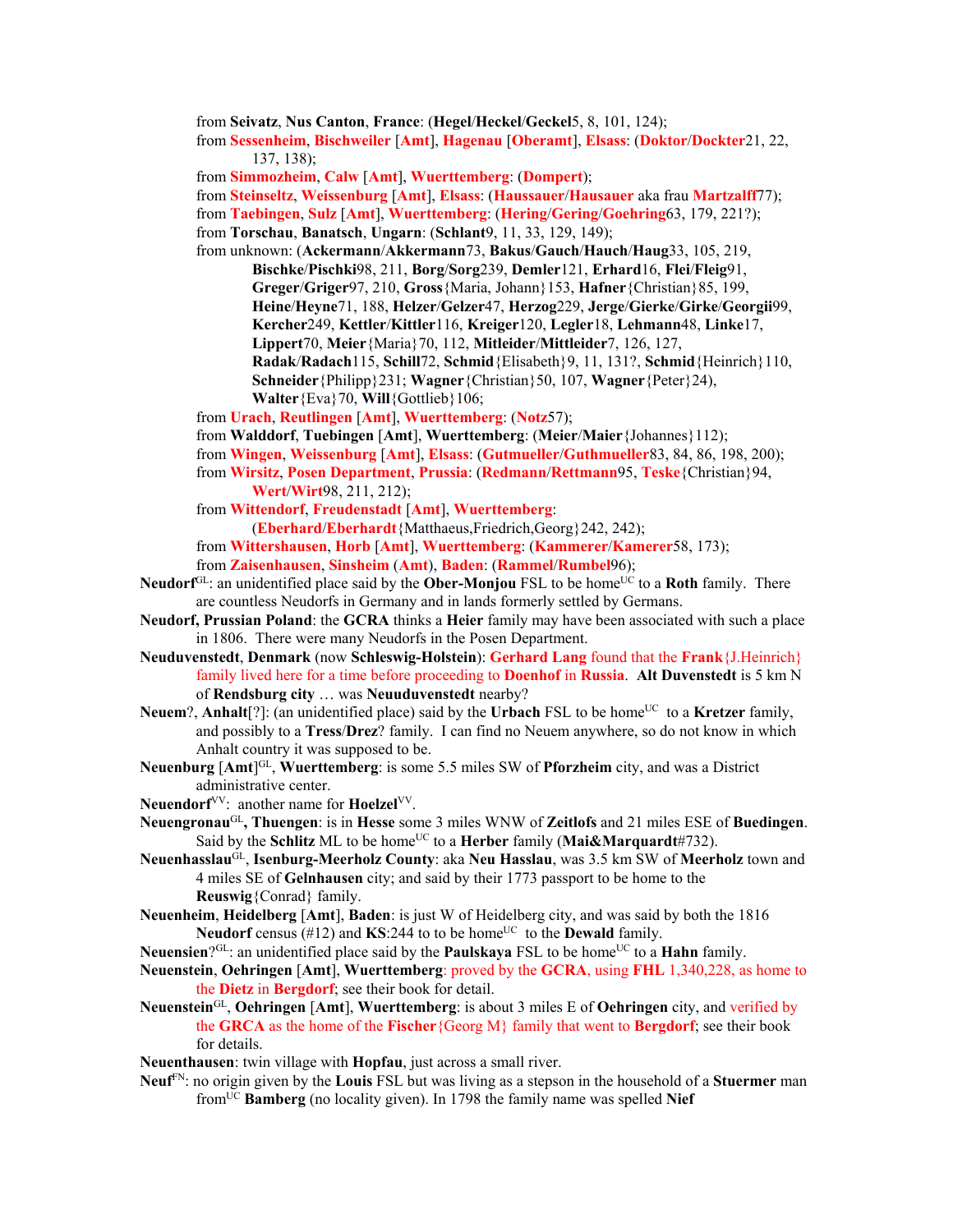(**Mai1798**:Ls05,13).

**Neufeld**FN: see **Neufelt**.

- **Neufeld**<sup>GL</sup>: an unidentified place said by the **Kano** FSL to be home<sup>UC</sup> to a **Hauer** family and possibly to the two **Mener** orphans who lived in their household. There were at least 8 Neufelds in the Germanies.
- **Neufeld**FN: said by the **Jost** FSL to be fromUC **Schoenau**, **Sachsen**. In 1798 the name was spelled **Neufert** (**Mai1798**:Bn24).
- **Neufelt**FN: said by the **Orloff** FSL to be fromUC **Muensterburg**, **Tiegenhoff Amt**. Also spelled **Neufeld**.
- **Neufelt**FN: said by the **Rosenort** FSL to be a friend living in the **Klaassen** household.
- **Neufelt** FN: said by the **Tiege** FSL to be fromUC **Ellerwald**, **Elbing Amt** with a **Baergen** son-in-law in the household. Also spelled **Neufeld**.
- **Neufer**FN: listed by both the 1816 **Neudorf** census (#89) and **KS**:385 with no origin. Using **FHL**#717,097, the **GCRA** proved their origin in **Hunspach**, **Sulz** [**Amt**], **Elsass**. See the **GCRA** book for more. Also spelled **Neifer**.
- **Neufert**FN: see **Neufeld** and **Neuwirth**.
- **Neuffen**GL**, Nurtlingen Oberamt, Wuerttemberg**: is some 5 miles SSW of **Nurtlingen, Baden-Wuerttemberg**, and was home to an **Aichele/Aickele** family that settled in **Hoffnungstal, Bessarabia**.
- **Neufirt** FN: see **Neuwirth**.
- **Neugard/Neuhard/Neidhard**{A.Maria}, {Johannes}, {Philipp}FN: said by the **Balzer** FSL to be fromUC **Isenburg**. **Bonner** proved that these **Neidhard** siblings were baptized in **Huettengesas**, **Isenburg**[-**Meerholz County**]. Spelled **Neuhard** in 1798 (**Mai1798**:Bz23).
- **Neuhard**FN{Wilhelm}: **KS**147 says {Wilh.Joh.} left **Bechlingen** near **Wetzlar**. said by the **Kukkus** FSL #9 to be fromUC **Bechlingen**, **Braunfels**. Bill Pickelhaupt says he has found this man's oriigins.

**Neuhard**<sup>FN</sup> said by the **Roethling** FSL to be from<sup>UC</sup> **Schmalnau**, **Fulda**, **Hessen.** 

**Neuhard**FN: also see **Neugard**.

- **Neuhart**{H.Jakob}<sup>FN</sup>: listed by the 1816 **Kassel** census (#59, 99) without origin. The **GCRA** thinks he may have been related to the Neuharts of **Rumbach**, **Bergzabern** [**Amt**], **Rheinpfalz**.
- **Neuhart**{Martin}FN: said by **KS**:385 to have gone to **Kassel** fromUC **Sulz**, **Elsass**. Using **FHL**#772,787, the **GCRA** proved origin in **Climbach**, **Rott parish**, **Weissenburg** [**Amt**], **Elsass**. See their book for detail.
- **Neuhart**{Valentin}<sup>FN</sup>: said by the 1816 **Kassel** census (#7) and by **KS**:385 to be from<sup>UC</sup> Climbach, **Weissenburg** [**Amt**], **Elsass**, but using **FHL**#745,907 the **GCRA** proved their origin in **Cleeburg**, **Weissenburg** [**Amt**], **Elsass**. See their book for more.
- **Neu Haslau<sup>GL</sup>, [Isenburg-Meerholz County**]: said by the **Buedingen** ML to be home<sup>UC</sup> to the **Ruppel** man who married an **Scheibel** woman in 1766; by 1767 this couple was in **Norka**; Stumpp says this was **Neuenhasslau** near **Gelnhausen, Hessen** (**Mai&Marquardt**#476).
- **Neuhaus**?FN: stepsons listed by the **Boregard** FSL in the **Bruckmann**? household.
- **Neuhaus**GL, **Gelnhausen Imperial City**: in 1773 was probably outside the city walls and since has been absorbed into the city; said by their 1773 passport to be home to the **Winter**{Martin} family.
- **Neuhausen**<sup>GL</sup>: an unidentified place said by the **Boregard** FSL to be home<sup>UC</sup> to a **Mueller** {Heinrich} family. There were at least 31 Neuhausens in the Germanies.
- **Neuhausen**GL**, Tuttlingen Oberamt, Wuerttemberg**: is Neuhausen-ob-Eck 5 miles E of **Tuttlingen** city, and was home to a **Schatz** family that settled in **Gueldendorf, Odessa**. It was mistakenly said by both the 1816 **Neudorf** census (#42) and  $KS:420$  to have been home<sup>UC</sup> to **Schauer**{Friedrich}.
- **Neuhausen-ob-Eck**GL, **Tuttlingen** [**Amt**], **Wuerttemberg**: the **GRCA** has proven this location to be the home area<sup>UC</sup> of the **Lang** family that went to **Bergdorf**; see their book for detail. Same place as the previous entry.
- **Neuheim**<sup>FN</sup>: said by the **Ober-Monjou** FSL to be from<sup>UC</sup> Leiningen [County] no locality mentioned. Spelled **Nauheim** and the maiden name of the wife given as **Rehminder** in 1798 (**Mai1798**:Om63).
- **Neuheusel**GL, **Bischweiler** [**Amt**], **Elsass**: an unidentified place said by the 1816 **Bergdorf** census to be home<sup>UC</sup> to the **Nass** family.
- **Neuhof**FN: said by the **Leitsinger** FSL to be fromUC **Laubuseschbach**, [**Wied-**]**Runkel** [**County**]. I could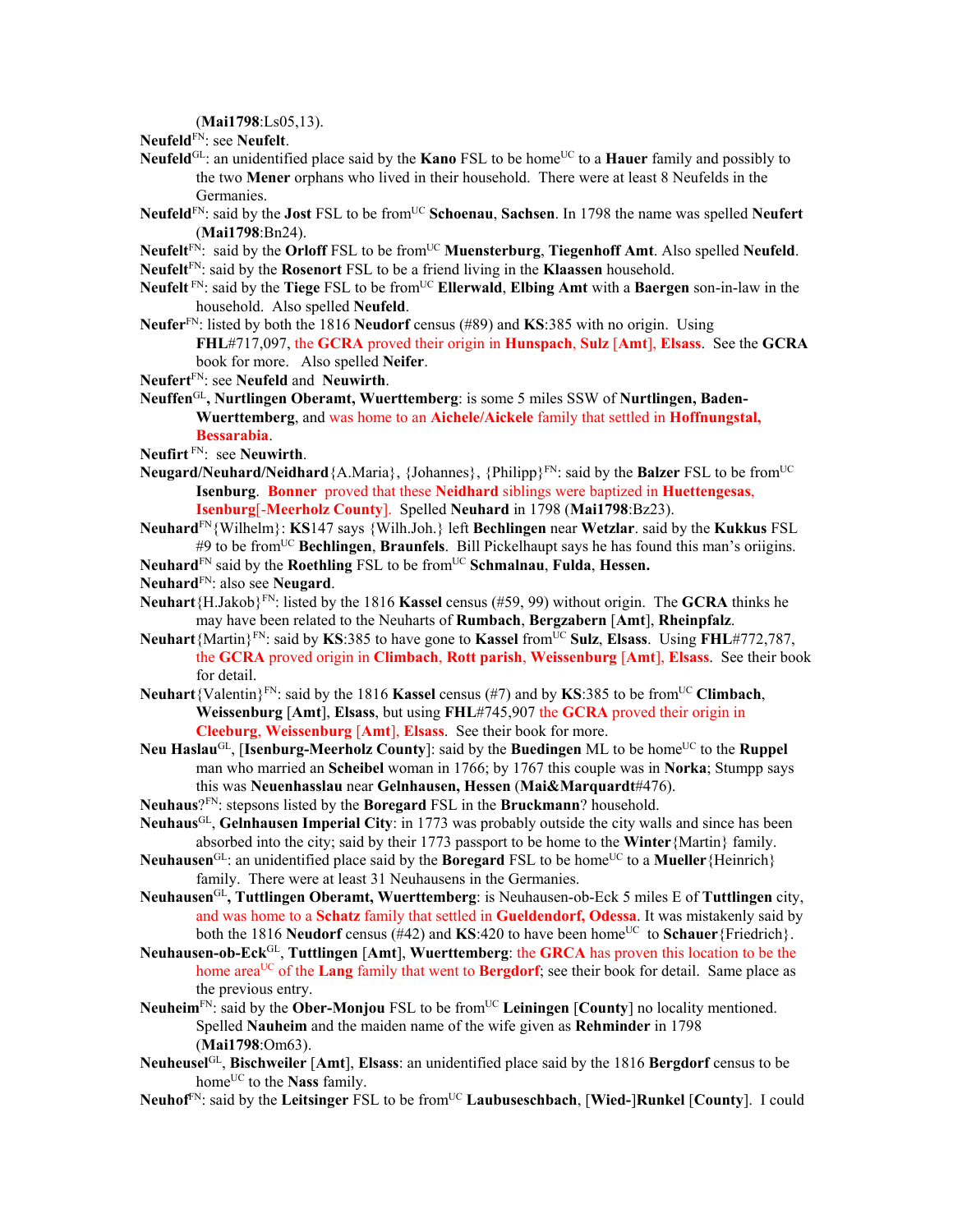not find this family in the 1798 Volga censuses.

- **Neuhof**GL, [**Boehmen**]: today is Nove Dvory, Czech Republic, 64 km ESE of **Prague**, and was said by the **Schoenchen** FSL to be home<sup>UC</sup> to a **Karl** family.
- **Neuhof**GL, **Fulda** [**Amt**], **Hesse**: is 8 miles SSW of **Fulda** city, and the **GCRA** thinks this might have been home<sup>UC</sup> to the **Heil/Veil** family that went to **Glueckstal**.
- **Neuhoff**<sup>GL</sup>, [**Isenburg-Birstein**]: said by the **Buedingen** ML to be near **Philips Eich** and to be home<sup>UC</sup> to the **Lehnhart** woman who married an **Proester** man in 1766; by 1767 this couple was in **Norka**; Stumpp said this was near **Offenbach, Hessen** (**Mai&Marquardt**#686). Said by the **Buedingen** ML to be near **Philipseich** and to be home<sup>UC</sup> to the **Richter** man who married an **Oberritter** woman in 1766; by 1767 this couple was in **Norka**; Stumpp says this is near **Offenbach** (**Mai&Marquardt**#693).
- **Neu-Isenburg**GL, [**Isenburg- Birstein Principality**]: some 5.6 miles S of **Frankfurt-am-Main** and some 5 miles SW of **Offenbach** city. **Neu-Isenburg** was founded by an **Isenburg** Count around 1700 as a place of refuge for Huguenots fleeing persecution in **France**. Also spelled **Neu-Yesenburg**.
- **Neu-Isenburg**, **Isenburg**[-**Birstein Principality**]: **Bonner** proved that **Galloy**/**Galufa/Galloy** and his **Vester** wife were baptized here . They married in **Buedingen** on their way to **Moor** (**Mai&Marquardt**#489).
- **Neu-Isenburg**GL: also see **Neu-Ysenburg**.
- Neukirch<sup>GL</sup>, Sachsen: said by the Dinkel FSL to be home<sup>UC</sup> to a Kisling? family. This might be some 25 miles E of **Dresden** city.
- **Neukirch**GS/GL: see **Volkersheim**.
- **Neukirchen**<sup>GL</sup>: an unidentified place said by the **Neidermonjou** FSL to be home<sup>UC</sup> to a **Mun**? family.
- **Neukirchen, Luxembourg [Duchy]:** an unidentified place said by the **Brabander** FSL to be home<sup>UC</sup> to a **Kieffer** family.
- **Neukirchen**, [**Nassau-Weilburg Principality**]: is 6 miles E of **Weilburg** town, and was said by the **Ober-Monjou** FSL to be homeUC to a **Kessler** family; Kuhlberg said this was in **Nassau**, while the Pleve book suggested this might be Neukirch, but I found no such placename in former Nassaun lands. Said by the **Straub** FSL to be home<sup>UC</sup> to a **Kuhn** family.
- Neukirchen<sup>GL</sup>, Schlesien: an unidentified place said by the **Katharinenstadt** FSL to be home<sup>UC</sup> to a **Tusker** family. This may be the current Novy Kostel, Czech Republic, some 35 miles S of **Zwickau**.
- **Neulautern**GL, **Weinsberg Oberamt, Wuerttemberg**: is some 9 miles SE of **Weinsberg, Baden-Wuerttemberg**, and was home to **Wenzel** (left in 1807) and **Goll** families that settled in **Hoffnungstal, Bessarabia**.
- **Neu-Leiningen-Westerburg County**: see **Leiningen-Westerburg County**.
- **Neulise**(?): is a mistranscription of **Neulossheim, Speyer Unteramt, Maulbronn Oberamt. Wuerttemberg**,
- **Neulise**(?)<sup>GL</sup>: an unidentified place said by the **Holstein** FSL to be home<sup>UC</sup> to a **Knaus** family. There is a Neulise in the Loire valley in **France**….
- **Neulist**<sup>FN</sup>: said by the **Ober-Monjou** FSL to be from<sup>UC</sup> **Leiningen** [County] no locality mentioned. For 1798 see **Mai1798**:Om24, 17, 23, Lz39, Sn20).
- **Neulomnit?. Schweden:** an unidentified place said by the **Schwed** FSL to be home<sup>UC</sup> to a **Malin** family.
- **Neulossheim, Speyer Unteramt, Maulbronn Klosteramt, Wuerttemberg**: this designation, used in **EEE** pp. 400 and 512 is the modern designation for **Neulussheim** which in the 1750s and 60s appears to have been the chief municipality in a condomium the control of which was shared between the **Speyer Bishopric** and another country, possibly **Kurmainz**. In the early 1760s it was saud by
- **Neulossheim, Speyer Unteramt, Maulbronn Klosteramt, Wuerttemberg**: **EEE** p.512 says this was home<sup>UC</sup> both to **Martin**{Heinrich} who settled in **Denmark** and whose sons went on to settle in **Galka** and **Holstein** and to **Knaus**FN{Hans} who also first settled in **Denmark** and then in **Holstein**.
- **Neulussheim**<sup>GL</sup>, **Kurmainz**: is 3.5 miles E of **Speyer** city and was said by the **Keller** FSL to be home<sup>UC</sup> to a **Leichner** family. It seems to have been the seat of a condomium the control of which was shared between the **Speyer Bishopric** and another country, probably **Kurmainz**.
- **Neuman**FN: this family name was found recorded in **Tann** marriage records 1762-1767; see **Flegel** trip.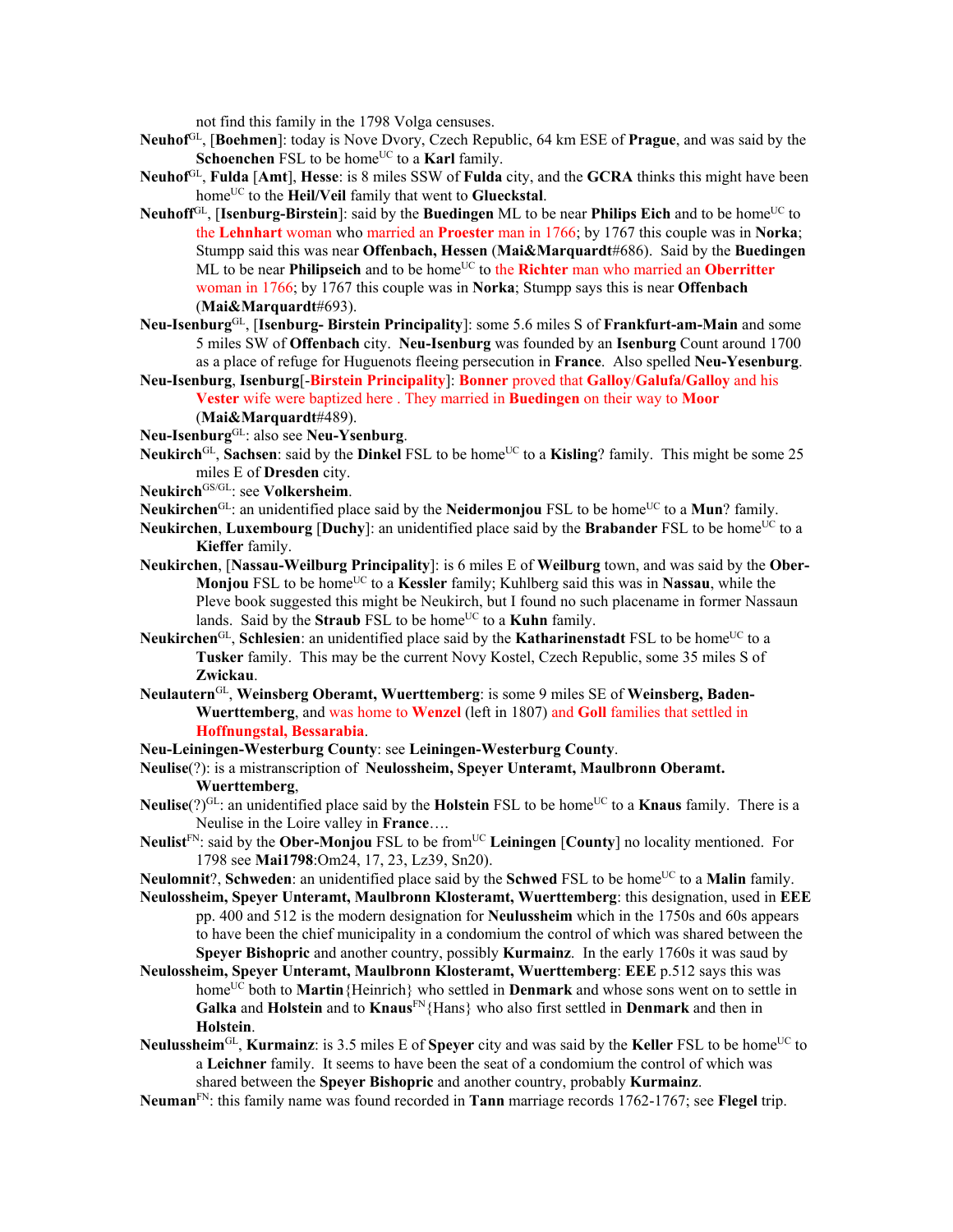**Neumann**<sup>FN</sup>: said by the **Boregard** FSL to be from<sup>UC</sup> **Wnikat**?.

Neumann<sup>FN</sup>: said by the Dinkel FSL to be from<sup>UC</sup> Benzklin(?), Mecklenburg.

- **Neumann**FN: said by the **Goebel** FSL to be fromUC **Friedenberg, Schlesien**; and his wife's maiden name is **Weiss**.
- **Neumann**FN: according to the **Goebel** FSL this orphan was living in a **Bachmann** family fromUC **Muehlhausen**.
- **Neumann**<sup>FN</sup>: listed by the 1816 **Kassel** census (#93) without origin and said by **KS**:385 to be from<sup>UC</sup> **Polen**. The **GCRA** thinks they probably came from **Posen** Province; see their book for more.
- **Neumann**<sup>FN</sup>: said (no locality mentioned) by the **Kutter** FSL to be from<sup>UC</sup> **Isenburg**. There is a high probability that this family's records are in **Wolferborn** parish books – Dick Kraus.
- **Neumann**<sup>FN</sup>: said by the **Merkel** FSL to be from<sup>UC</sup> **Lysanderhausen**, **Saxony**.
- **Neumann**FN: said by the **Orlovskaya** FSL to be fromUC **Brieg**, **Schlesien**; a **Dirn**? step-son was living with them which would indicate that frau **Neumann** was previously frau **Dirn**
- **Neumann**<sup>FN</sup>: this widow said by the **Schwed** FSL to be from<sup>UC</sup> **Kopenhagen, Daenemark** with two fatherless **Petersen** boys in the household.
- **Neumann**{Catharina Dorothea}: married **Koenig**{Andreas Jacob} 8 April 1766 in **Rosslau**  (**Mai&Marquardt**#917 & **KS**147). **KS**140 has {Katharina} and incorrectly, 1765. On 10Aug 1766 {Jacob & Catharina} with no children arrived in **Russia**, he said to be from<sup>UC</sup> **Nordhausen** (**Kulberg**4361). Later in 1766 {Andreas & Dorothea}, Lutherans with one child took transport in **Oranienbaum** for the **Volga** (**T**4433-4434). Not found in any later source.
- **Neumann**{Valentin}: married **Merck**{A.Catharina} om **Luebeck** 15 July 1766 (**Mai&Marquardt**#186). **KS**147 hs {Katharina}. 12 Sept 1766 he, wife {Catharina} and 3 children arrived in **Russia**, he said to be home<sup>UC</sup> Nassau (Kulberg5391). Later in 1766 this family took transport in **Oranienbaum** for the **Volga**, during which trip the wife and one child died (**T**1316-1320). Not found in any later source.
- **Neumann**?<sup>GL</sup>, **Pfalz**: an unidentified place said by the **Paulskaya** FSL to be home<sup>UC</sup> to a **Bauer** family. **Neumark**GS: an unidentified German County (see **Neiberg**).
- Neumuehl<sup>GL</sup>, Darmstadt: an unidentified place said by the Dietel FSL to be home<sup>UC</sup> to a Hetzel family.
- **Neu-Muenster**, **Holstein**[**-Gottorp Duchy**]: is 28 km SW of **Kiel** city, and was said by the **Stahl-am-Tarlyk** FSL to be home<sup>UC</sup> to **Baumgardt**, **Brickmann**, **Krus**, **Moritz**, and **Stappelfeld** families.
- **Neun**FN{Konrad}: said by the **Norka** FSL to be an orphan son of Konrad Neun living with a **Koehler** family. I could not find him in the 1798 Volga censuses index.
- **Neunbach**?, **Hessen**-]**Darmstadt** [**Landgraviate**]: an unidentified place said by the **Warenburg** FSL to be homeUC to a **Zifler** family and perhaps to a **Mitzig**? family.
- **Neundorf, Kurpfalz**: an unidentified place said by the **Hoelzel** FSL to be home<sup>UC</sup> to a **Klostermeier** family.
- **Neunhof**<sup>GL</sup>: said by the **Boregard** FSL to be home<sup>UC</sup> to a **Engel** family. This was probably either the northernmost neighborhood of **Nuernberg** city, or the village some 9 miles to the NE.
- **Neunkirchen**, **Kusel** [**Amt**], **Rheinpfalz**: is **Neunkirchen**-**am-Potzberg** 3.5 miles SE of **Kusel** town, and was proven by the **GCRA** to be home to the **Din** widow (nee **Theobald**) and to her previous **Derheim** husband and children who settled in **Neudorf**.
- **Neunkirchen**, **Mosbach** [**Amt**], **Baden**: is some 7 miles NW of **Mosbach** city.
- **Neunkronau**(?)<sup>GS</sup>: said by the **Boaro** FSL to be home<sup>UC</sup> to a **Mut**? family. This may be **Neuengronau**, **Hessen**, some 6 miles SE of **Schluechtern** city.
- **Neunthausen**GL, **Horb** [**Amt**], **Wuerttemberg**: is some 7 miles SW of Horb-am-Neckar, and the **Bergdorf** 1816 census (**KS**:659) gave this as one of two possibilities for the origin of the **Haas** family. However, the **GCRA** using **FHL**(721,155, 717,058 and 717,055) has proven that **Birlenbach** and **Hunspach**, both in **Sulz Amt**, **Elsass** were the true origin. See their book for detail.
- **Neuostpreussen**: aka **New East Prussia**, bordered by the Bug river on the S and by the Neman river on the E (i.e. N of Warsaw and W of Vilinius): until 1794 was a part of Poland, 1794-96 Prussian occupation, 1796 incorporated into Prussia, 1807-15 incorporated into Poland; after 1815 much of it passed under Russian control as part of so-called "Congress Poland".
- **Neurath**FN{Elisabeth}: orphaned daughter of {Johann} was said by the **Neidermonjou** FSL (93) to be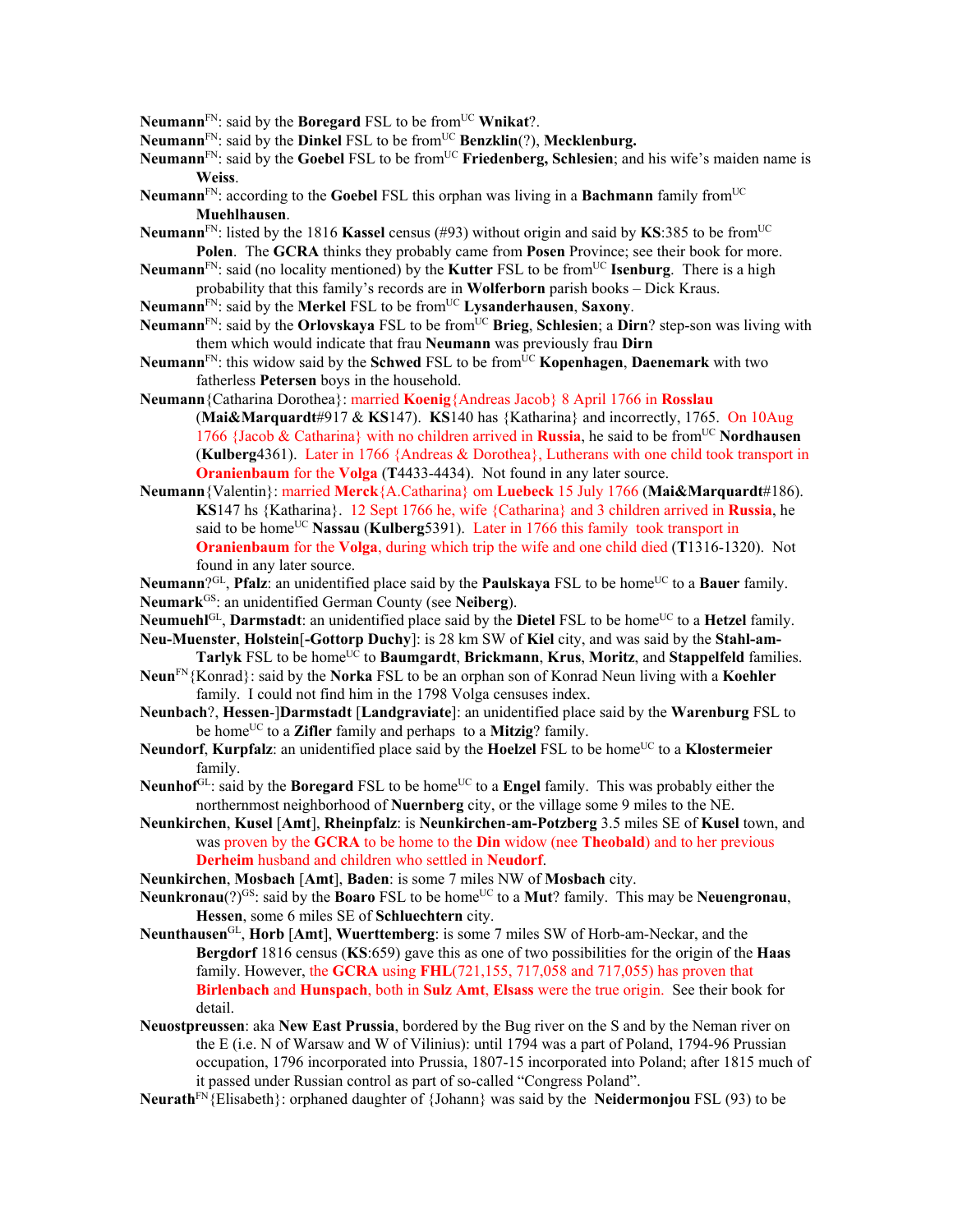fromUC **Isenburg** [**County**].

**Neurath**<sup>FN</sup>{Johann}: said (no locality mentioned) by **Kuhlberg** 4447 to be from<sup>UC</sup> **Isenburg** [**County**]. Most of this family evidently died before settling on the Volga.

**Neureut**: see **Deutsch-Neureut**.

- **Neureuter**FN{Catharina}: married **Stephan**{Abraham} in **Rosslau** 18 June 1766 (**Mai&Marquardt** #1017). On 12 Sept 1767 she and{Abraam} arrived in **Russia**, he said to be from **Pfalz** (**Kulberg**5853). Not found in **T**. By 12 May 1767 {Katharina & Abraham} had settled at **Warenburg** FSL 160, he said to be from **Doerbach**(?),**Kurpfalz**.
- **Neuruppin**GL**, Brandenburg**: is some 37 miles NW of **Berlin** center, and said by the **Katharinenstadt** FSL to be home<sup>UC</sup> to a **Richter** family.
- **Neu-Saratowka**SPV, aka **Klein-Saratoffka**: a German protestant parish centered on the Newa River some 14 km Eof St. Petersburg; the parish included the three colonies of Neu-Saratowka or **Klein**-**Saratoffka** (popularly known as the **Sechziger Kolonie**), **Srednaja Rogatka** and **Kolpino** (**Gieg1**).
- **Neusatz/Peterwardein**GL, **Neuenburg** [**Amt**], **Wuerttemberg**: is some 5 miles WSW of **Neuenburg** city, and proven by the **GCRA** to be home to the **Pfeifer** and **Wacker** families that went to **Bergdorf**; see the **GCRA** book for more details. Amt jurisdiction must have changed from **Calw** to **Neunenburg** after the immigrants left Neustaz.
- **Neusatz Overamt**GL, **Batschka** area, **Hungary**: is now Novi Sad, Serbia some 43 miles NW of **Belgrade**.
- **Neuschler**FN: she married a **Meier** later of **Glueckstal** and was said by **KS**:385 to be fromUC **Ofterdingen**, **Tuebingen** [**Amt**], **Wuerttemberg**, but the **GCRA** proved her origin in **Rommelsbach**, **Tuebingen** [**Amt**], **Wuerttemberg** using **FHL** 1,056,652; see their book for detail.
- **Neuschlesien**: upon the disolution of **Poland** in 1793-95, the Silesian portion of that Kingdom became the **Prussian** province of Neuschlesien. Over time it became the province of Schlesien (Silesia), the most prosperous and one of the most loyal provinces of Prussia.
- **Neuschloss/Neuschlosz**, **Boehmen**: nka Nove Hady, **Czech Republic**, is 127 km ESE of **Prague** city and was said by the **Seelmann** FSL to be home<sup>UC</sup> to a **Richter** family.
- **Neuschottland**, **Schubin**, **Warsaw Duchy**: the **GCRA** found it associated with a **Jerge** family in 1810. It probably was near Schottland, nka Szkocja, which was 4.5 miles NNE of **Schubin** city.
- **Neuser**{Baltasar,Margaretha,Theodorus}: listed in **Seelmann** in 1790, 1792 and 1793 (**Mai1798**:Mv2717, 2718 and 2719, as well as **Hoelzel** in 1798 (Hz27). Also spelled **Niesser** in 1798 (Nk25).
- **Neuses**GL: see **Neuss**.
- **Neusiwatz**, **Hungary**: an unidentified place which the **GCRA** found associated with a **Sandmeier** family in 1823.
- **Neuss**<sup>GL</sup>: Said by the **Boaro** FSL to be home<sup>UC</sup> to a **Straf**? family. This probably is **Neuses**.
- **Neuss**GL**, Mainz**: this was **Neuses**, some 9 miles N of **Aschaffenburg**, and said by the **Katharinenstadt** FSL to be home<sup>UC</sup> to a **Roth** family.
- **Neustadt**{Johannes}: was living in **Luzern** in 1798 as the adopted son of **Bauer**{Adam} (**Mai1798**:Lz15). It is possible that the was a younger son of **Neustaedt**{Werner}who was a **Krasnojar** first settler (ks94).

**Neustadt**{Margaretha(nee **Beck**)}: she was said by the 1798 **Luzern** census to have come from **Zug** (**Mai1798**:Lz35) where she and her husband may have been among the **Zug** first settlers.

- Neustadt<sup>GL</sup>: an unidentified place said by the Leichtling FSL to be home<sup>UC</sup> to **Hoffmann, Rudolph,** and **Singer** families. Said by the **Orlovskaya** FSL to be home<sup>UC</sup> to **Denk**, Gerlinger, Lonz and possibly **Schulz** families.
- **Neustadt**: an unidentified place said by the Recruiter Beauregard's list to have been home<sup>UC</sup> to the **Timant**?{Johannes} family (**Lk** 63). Kuhlberg said this was in Isenberg.
- **Neustadt**: said by Recruiter Beauregard's 1768 list to have been home<sup>UC</sup> to **Diel**{Anton} (Lk79) [a probable first settler in **Zug**]. Kuhlberg said this was in [**Kur**-]*Mainz*.
- **Neustadt**, **Bamberg** [Bishopric]: an unidentified place said by the Hoelzel FSL to be home<sup>UC</sup> to a **Seelmann**/**Solmer** family.
- **Neustadt**GL, **Bayreuth**: is Neustadt-am-Kulm some 14 miles SE of **Bayreuth** city and said by the **Bauer** FSL to be home<sup>UC</sup> to a **Conrad** family. Said by the **Orlovskaya** FSL to be home<sup>UC</sup> to a

**Neustadt**GL: see **Neustaedt**.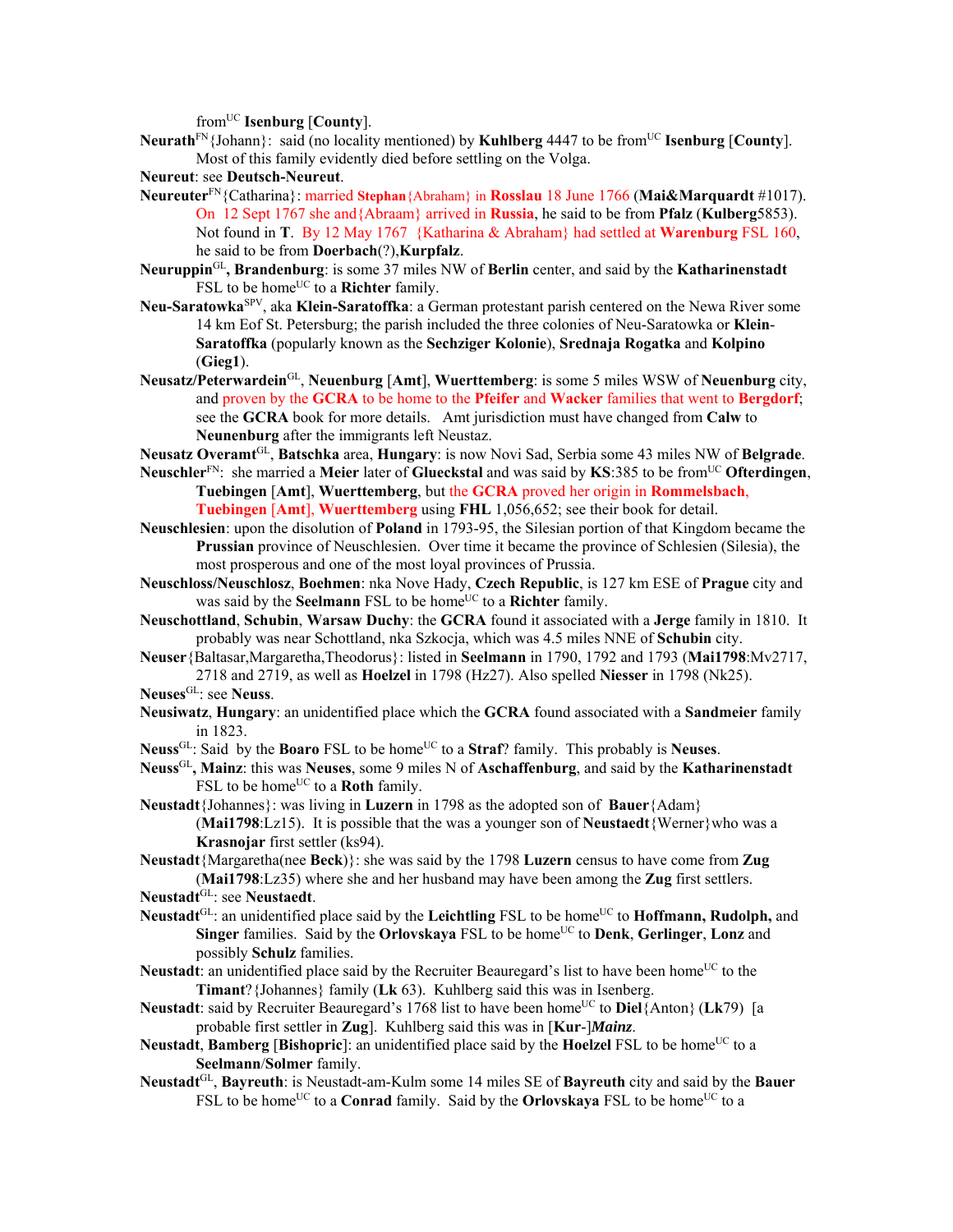**Schwegert** family.

- **Neustadt**<sup>GL</sup>, [Breuberg Condominium]: said by the Frank FSL to be home<sup>UC</sup> to Heimbuechner (fk101) and **Walt(h)er**{Heinrich}(fk88) families. Confirmed that this was just E of **Hoechstadt-im-Odenwald** in **Sanbach** parish which is some 10 miles N of **Erbach** city, and was the birthplace of these two emigrants (**Gieg1**).
- **Neustadt**, **Holstein** [**Condo**]: is 28 km NE of Luebeck city and was said by the **Warenburg** FSL to be home<sup>UC</sup> to a **Schweiker** family.
- **Neustadt**GL, **Kurmainz**: probably 15 miles ENE of **Marburg-an-der-Lahn**, and was said by the **Bangert** FSL to home<sup>UC</sup> to a **Heiland** family. Said by the **Dehler** FSL to be home<sup>UC</sup> to **Bauer**, and **Kroll**/**Krohl** families. This might be **Neustadt-am-Main** some 18.6 miles SE of **Aschaffenberg** city.
- **Neustadt**GL, **Kurpfalz**: an unidentified place said by the **Schuck** FSL to be homeUC to **Baumann** and Lios? families. Said by the **Seelmann** FSL to be home<sup>UC</sup> to a **Brehne** family and possibly a **Strack** family. Said by the **Volmer** FSL to be home to a **Gutkeim** family. There seem to have been several Neustadts in the lands that were **Kurpfalz**.
- **Neustadt**<sup>GL</sup>, **[Kur-]Pfalz**, an unidentified locality said by the **Krasnoyar** FSL to be home<sup>UC</sup> to a **Schwabauer** family. Said by the **Pfeiffer** FSL to be home<sup>UC</sup> to a **Eberle** family. Said by the **Seewald** FSL to be home<sup>UC</sup> to a **Kraemer** family. It might be the Neustadt which is some 17 miles SE of **Bonn**.
- **Neustadt**, [**Kur**-]**Sachsen**: an unidentified place said by the **Warenburg** FSL to be home<sup>UC</sup> to a **Kerster** family. There are at least 6 Neustadts on lands that were **Kursachsen**.
- **Neustadt**, [**Kur**-]**Trier**: an unidentified place said by the **Dehler** FSL to be home<sup>UC</sup> to a **Sahl** widow.
- **Neustadt**, **Waiblingen** [**Amt**], **Wuerttemberg**: is one mile N of **Waiblingen** city, and was proven by the **GCRA** to be home to the (**Siegle**/**Siegele**{Johannes} family that settled in **Neudorf**.
- **Neustadt**GL**, Waiblingen parish, Wuerttemberg**: is about 1 mile N of **Waiblingen**, **Baden-Wuerttemberg**, and was home to a **Fried** family that settled in **Gueldendorf, Odessa**.
- **Neustadt**GL, **Wuerzburg** [**Bishopric**]: said by the **Pfeiffer** FSL to be homeUC to a **Dippel** family. This might be either **Neustadt-am-Main** some 19 miles NW, or **Bad Neustadt-an-der-Saale** some 38 miles NNE, of **Wuerzburg** city.
- **Neustadt-am-Heide**GL: see **Neustadt-bei-Heide**(?).
- **Neustadt-an-der-Aisch**: is some 21 miles NW of **Nuernberg** city.
- **Neustadt-an-der-Haardt**GL: see **Neustatt Haardt** and **Neustadt-bei-Heide**.
- **Neustadt-an-der-Saale**GL: see **Neustadt, Wuerzburg**.
- **Neustadt-an-der-Waldnaab**GL: see **Neustadt, Bayreuth.**
- **Neustadt-an-der-Weinstrasse**GL: in the 1760s and until 1778 this was a Kreis i.e. district administrative center for the country of **Kurpfalz**. After 1778 it was part of Bavarian-owned **Rheinpfalz**. See also **Neustadt Haardt** and **Neustadt-bei-Heide.**
- **Neustadt-bei-Dresden**GL**,** [**Kur**-]**Sachsen**: said by the **Frank** FSL to be homeUC to a **Demert(**?) family. This could be either a NE suburban area of **Dresden** or a village some 21 miles ESE of **Dresden**.
- **Neustadt-bei-Heide**(?)/**Neustadt-am-Heide**GL: an unidentified place said by the **Kamenka** FSL to be homeUC to **Stahl** and **Zeisel** families.This might be **Neustadt-an-der-Weinstrasse** (an earlier name was **Neustadt-an-der-Haardt**), **Rhineland-Palatinate**, which lies some 17 miles SW of **Mannheim**.
- **Neustadt Oberamt**GL**, Kurpfalz**: is the district which includes the town of **Neustadt** and its surrounding villages, and said by the **Anton** FSL to be home<sup>UC</sup> to **Dewald** and **Ordner** families. This is **Neustadt-an-der Weinstrasse**.
- Neustaedt<sup>FN</sup>: said by the **Krasnoyar** FSL to be from<sup>UC</sup> Dienheim. For possible 1798 see **Mai1798**:Lz15,20,35 and 42 when spelled **Neustadt**.
- **Neustaedter Kreis**GL, **Kursachsen**: these lands lay in a band some 8-10 miles wide along the southern border of **Altenburg Duchy** stretching over 25 miles from the SW side of the Saale River to the NW side of the Elster River.

**Neustaedterwald**GL: see **Neusteterwald**.

**Neustadt Haardt**(?)GL, **Kurpfalz**: Said by the **Volmer** FSL to be home to a **Roth** family. This must be **Neustadt-an-der-Haardt**, now known as **Neustadt-an-der-Weinstrasse**, **Rhineland-Palatinate**,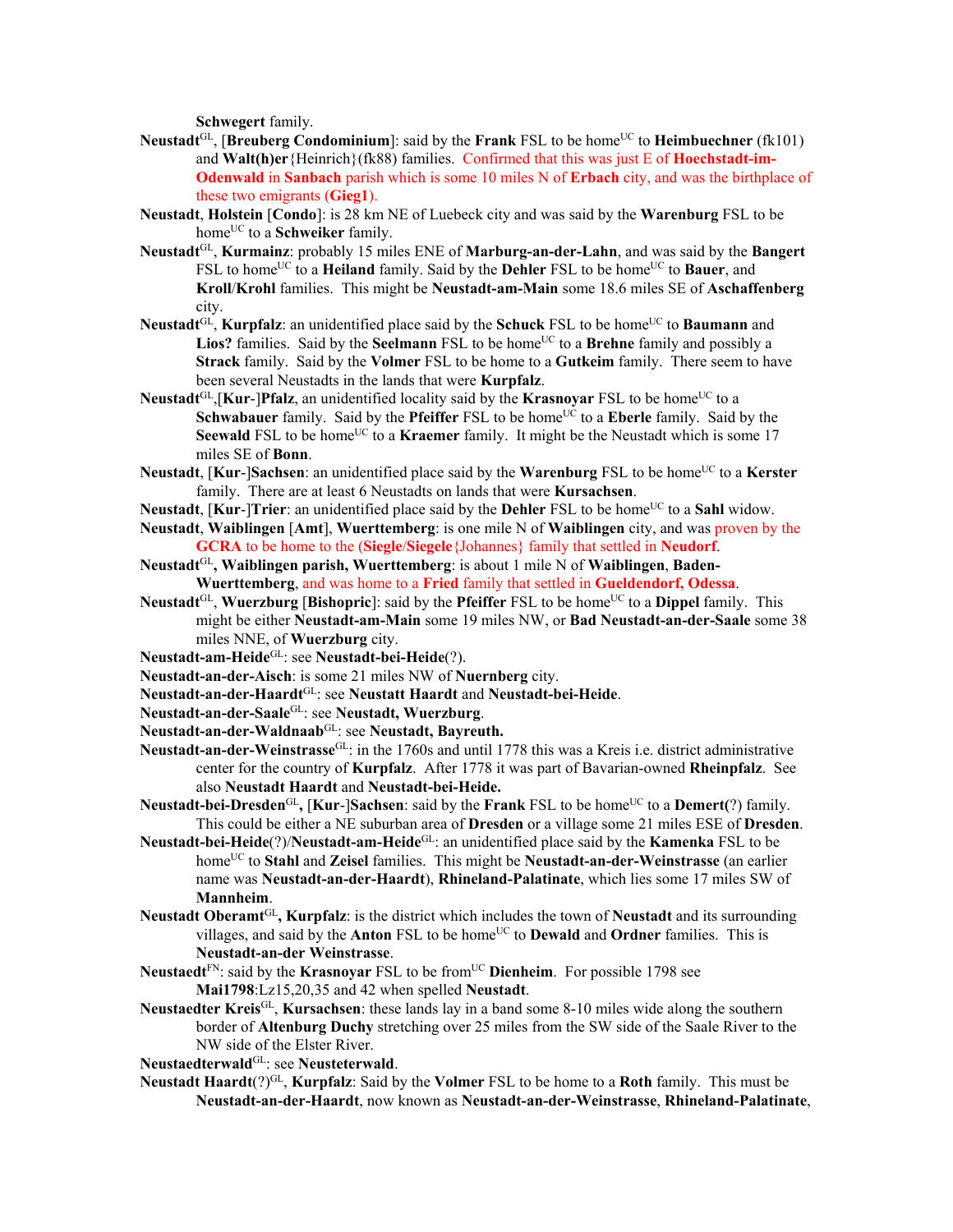some 17 miles SW of **Mannheim** city.

- **Neustatz**, **Bataschka**, Hungary: nka **Novi Sad**, Serbia. **Dorothy Brandner** reports that **Wittich**{K.Margaretha} was born here about 1799 (**FHL** #1884093/2).
- **Neusteterwald**GL, **Elbing District**: aka **Neustaedterwald**, is now Gozdawa, Poland, some 11 miles NW of Elbing city and some 2.5 miles NE of **Teigenhoff** city. Said by the **Blumenort** FSL to be home<sup>UC</sup> to an **Enz** family in 1805. Said by the **Rosenort** FSL to be home<sup>UC</sup> to a **Siemens** family, and possibly to an **Emsen** family.
- **Neu-Straub**VV: was another name for **Straub.**
- **Neusulzfeld**GL, **Suedpreussen**: nka Nowosolna according to **Jerry Frank**, near Widzew, **Poland** some 3 miles E of **Lodz**. Said by the **GCRA** to be near **Lodz** and to have been a temporary home beginning in 1806 to the **Spek** family that later went to **Bergdorf**. The **GCRA** also found it associated with a **Kussmaul** family in 1805.
- **Neuteich**GL, **Preussisch-Polen**: is now called Nowy Staw, **Poland**, some 16 miles W of **Elbang** city, and said by the **Jost** FSL to be home<sup>UC</sup> to an **Ehoff** family.
- **Neu-Verbas**, [**Batschka**], **Ungarn**: now Vrbas, **Serbia**, some 65 miles NW of **Belgrade**, was established in 1785 by settlers generally from the **Pfalz** and Rhine areas, of whom 22 families went to to the **Odessa** region in 1804-07. The**GCRA** believes the woman who arrived in **Neudorf** as the widow **Schmid**{Elisabeth} married Herr **Schmid** here. They also found it associated with **Heil**, **Henning**, **Nachtrieb**, **Nehlich**, and **Rohrbach** families at various times during 1785-1802.
- **Neuwart**: see **Neuwirth**.
- **Neuweiler**, **Boeblingen** [**Amt**], **Wuerttemberg**: is 4 miles SE of **Boeblingen** city, and was mistakenly said by  $KS:352$  to have been home<sup>UC</sup> to the **Landenberger** family that settled in **Neudorf**.
- **Neuweiler**<sup>GL</sup>, Lothringen: an unidentified place said by the **Goebel** FSL to be home<sup>UC</sup> to a **Reiher** family. This might be 5 miles NE os **Saarbruecken**, or, Neuwiller-les-Saverne, some 23 miles NW of **Strasbourg**.
- **Neu-Wied**GL: this town is 10 km NW of **Koblenz** city, and was the seat of **Wied-Neuwied County** the lands of which were northerly from the town.
- **Neuwied**GL: this likely was a short form for **Wied-Neuwied County**and was said (no locality mentioned) by the **Katharinenstadt** FSL to be home<sup>UC</sup> to a **Richtmann** family.
- **Neuwiedermus**, **Hanau** [**County**]: surely a mistake for the following:
- **Neuwiedermus**, [**Isenburg**-**Meerholz**? **County**]: is 4.5 miles SW of **Buedingen** city. **Bonner** found that their 1763 **Huettengesas** marriage record where a **Schneider** woman married the **Krauter** man before they went to **Balzer** was fromUC here. **Bonner** found that his **Vonhausen** marriage record said the **Helwig** man who settled in **Moor** was fromUC here. Said by the **Buedingen** ML to be home to **Alt**{Philipp} who married a **Boehm** woman in 1766 (**Mai&Marquardt**#564 and **KS**:118).
- **Neuwirt**FN: see **Neubert**.
- **Neuwirt**(?)<sup>GL</sup>, **Grabschaft**(?):an unidentified place said by the **Katharinenstadt** FSL to be home<sup>UC</sup> to a **Ohlschmidt** family.
- **Neuwirth/Neuwart/Nefert**{J.Christian aka Johannes}: in **Luebeck** 30 April 1765 married **Buering**{K.Barbara} (**Mai&Marquardt**#8). **KS147** also gives the family name as **Neuwart**. With this widow of **Behringer/Boehringer**{Ludwig F.} and her children, he settled at **Reinwald** FSL #32 which says he was from<sup>UC</sup> Schleswig-Holstein. Spelled Neufert and Neufirt in 1794 and 1798 (**Mai1798**:Mv2417, Sz11, Rw40 and maybe Rw7?
- **Neuwirth**{Georg}<sup>FN</sup>: said by the **Reinwald** FSL to be from<sup>UC</sup> **Merxheim**?, [**Kur-**]Trier?. Spelled **Neufert** in 1792, 1793, and 1798 (Mai1798:Mv2412, 2415, Bo9, Rm7, Rw25 and maybe Rw7?
- **Neuwirth**{Johannes}<sup>FN</sup>: his wife was said by the **Reinwald** FSL to be from<sup>UC</sup> Weitlingen, **Wilburgstetten**. Spelled **Neufert** in 1798 (**Mai1798**:Rw40).
- **Neuwirth**FN: also see **Neubert**.
- **Neu-Wuerttemberg**GL, **Tkaczew Amt**, **South Prussia**: according to **Jerry Frank**, nka Tkaczewska Gora, **Poland**. The **GCRA** said it was NW of **Lodz** and was associated with **Doeffinger**, **Froehlich**, **Geigle**, **Goetz**, **Hofmeister**, **Lapp**, **Rauscher**, **Reiser**, and **Sauter** families at various times during 1801-1806.
- Neu-Ysenburg<sup>GL</sup>, [Isenburg-Philippseich County?]: said by the Buedingen ML to have been home<sup>UC</sup> to